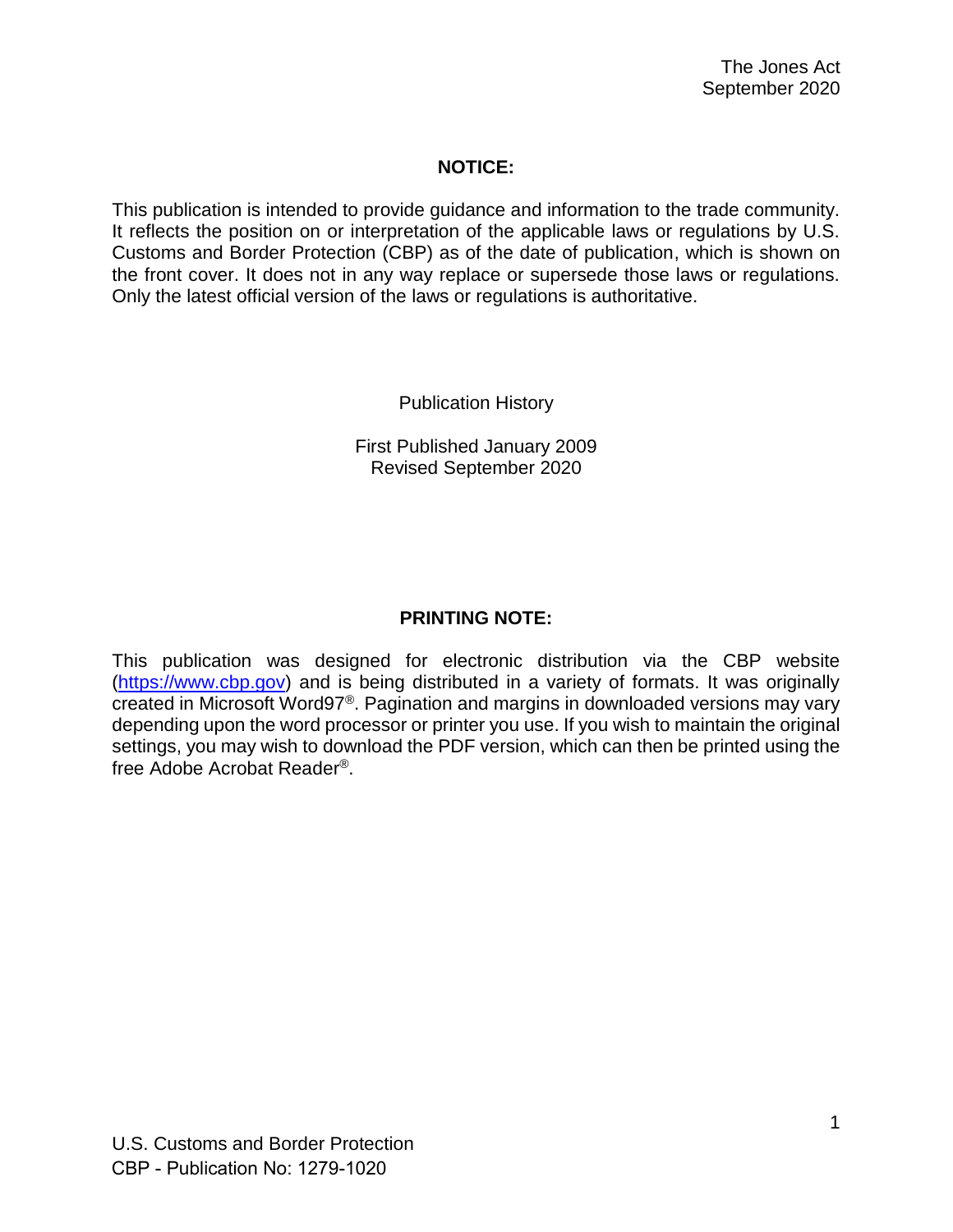# **PREFACE**

<span id="page-1-0"></span>On December 8, 1993, Title VI of the North American Free Trade Agreement Implementation Act (Pub. L. 103-182, 107 Stat. 2057), also known as the Customs Modernization or "Mod" Act, became effective. These provisions amended many sections of the Tariff Act of 1930 and related laws.

Two new concepts that emerged from the Mod Act are *"informed compliance"* and *"shared responsibility*," which are premised on the idea that in order to maximize voluntary compliance with laws and regulations of CBP, the trade community needs to be clearly and completely informed of its legal obligations. Accordingly, the Mod Act imposes a greater obligation for CBP to provide the public with improved information concerning the trade community's rights and responsibilities under CBP regulations and related laws. In addition, both the trade and CBP share responsibility for carrying out these requirements. For example, under Section 484 of the Tariff Act, as amended (19 U.S.C. § 1484), the importer of record is responsible for using reasonable care to enter, classify and determine the value of imported merchandise and to provide any other information necessary to enable CBP to properly assess duties, collect accurate statistics, and determine whether other applicable legal requirements, if any, have been met. CBP is then responsible for fixing the final classification and value of the merchandise. An importer of record's failure to exercise reasonable care could delay release of the merchandise and, in some cases, could result in the imposition of penalties or, in certain instances, referral for criminal enforcement.

The Office of Trade, Regulations and Rulings (RR) has been given a major role in meeting the informed compliance responsibilities of CBP. In order to provide information to the public, CBP has issued a series of informed compliance publications, on new or revised requirements, regulations or procedures, and a variety of classification and valuation issues.

This publication, prepared by the Border Security and Trade Compliance Division, Regulations and Rulings, is entitled "The Jones Act." It provides guidance regarding the procedures that control the coastwise transportation of merchandise between U.S. coastwise points. It is part of a series of informed compliance publications advising the public of CBP regulations and procedures. We sincerely hope that this material, together with seminars and increased access to rulings of CBP, will help the trade community to improve voluntary compliance with customs laws and to understand the relevant administrative processes.

The material in this publication is provided for general information purposes only. Because many complicated factors can be involved in customs issues, an importer may wish to obtain a ruling under the CBP Regulations, 19 C.F.R. Part 177, or to obtain advice from an expert who specializes in customs matters, for example, a licensed customs broker, attorney or a customs consultant.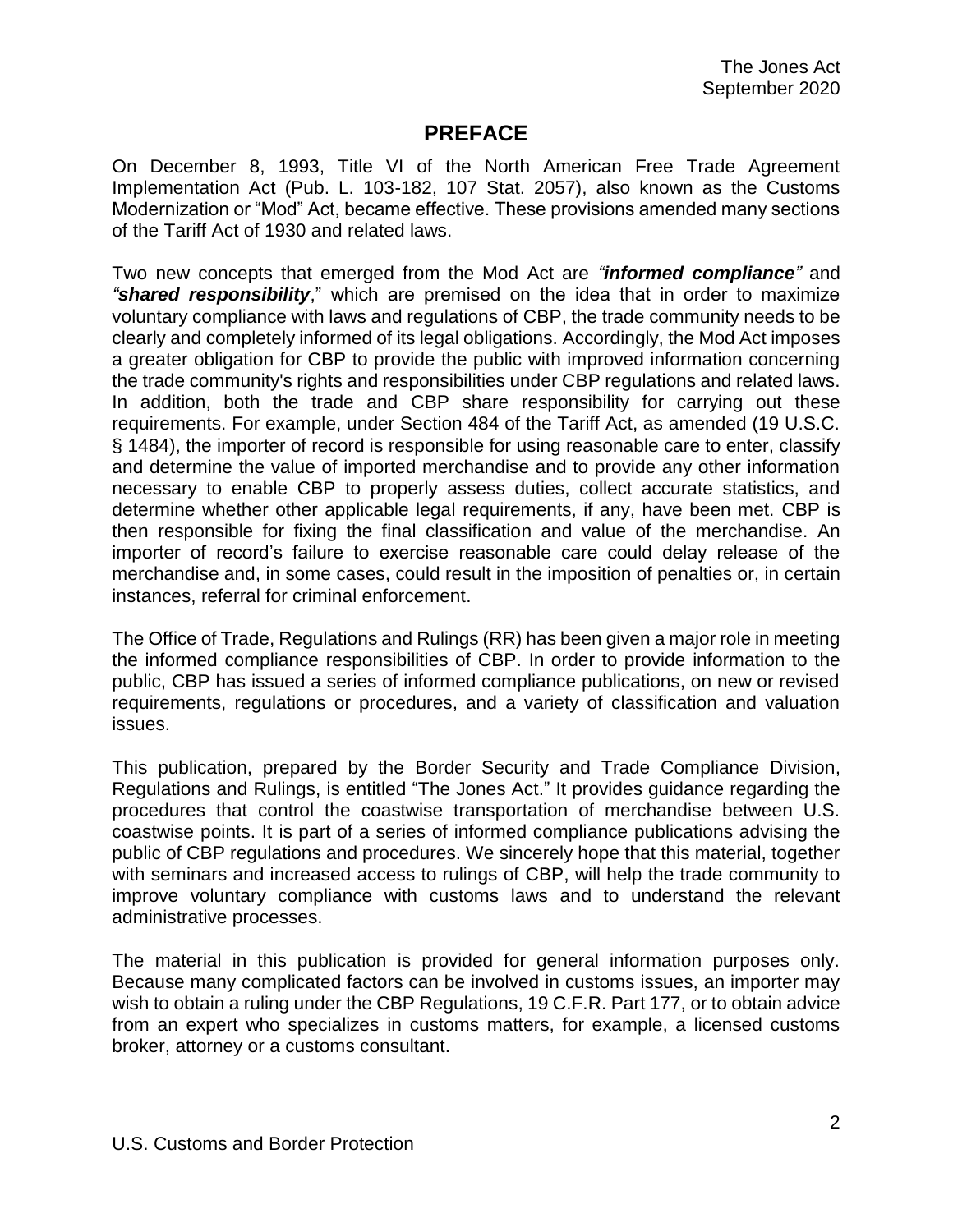Comments and suggestions are welcomed and should be addressed to the Executive Director, Regulations and Rulings, Office of Trade, U.S. Customs and Border Protection, 90 K Street, NE, 10<sup>th</sup> Floor, Washington, D.C. 20229-1177.

> Alice A. Kipel Executive Director, Regulations and Rulings Office of Trade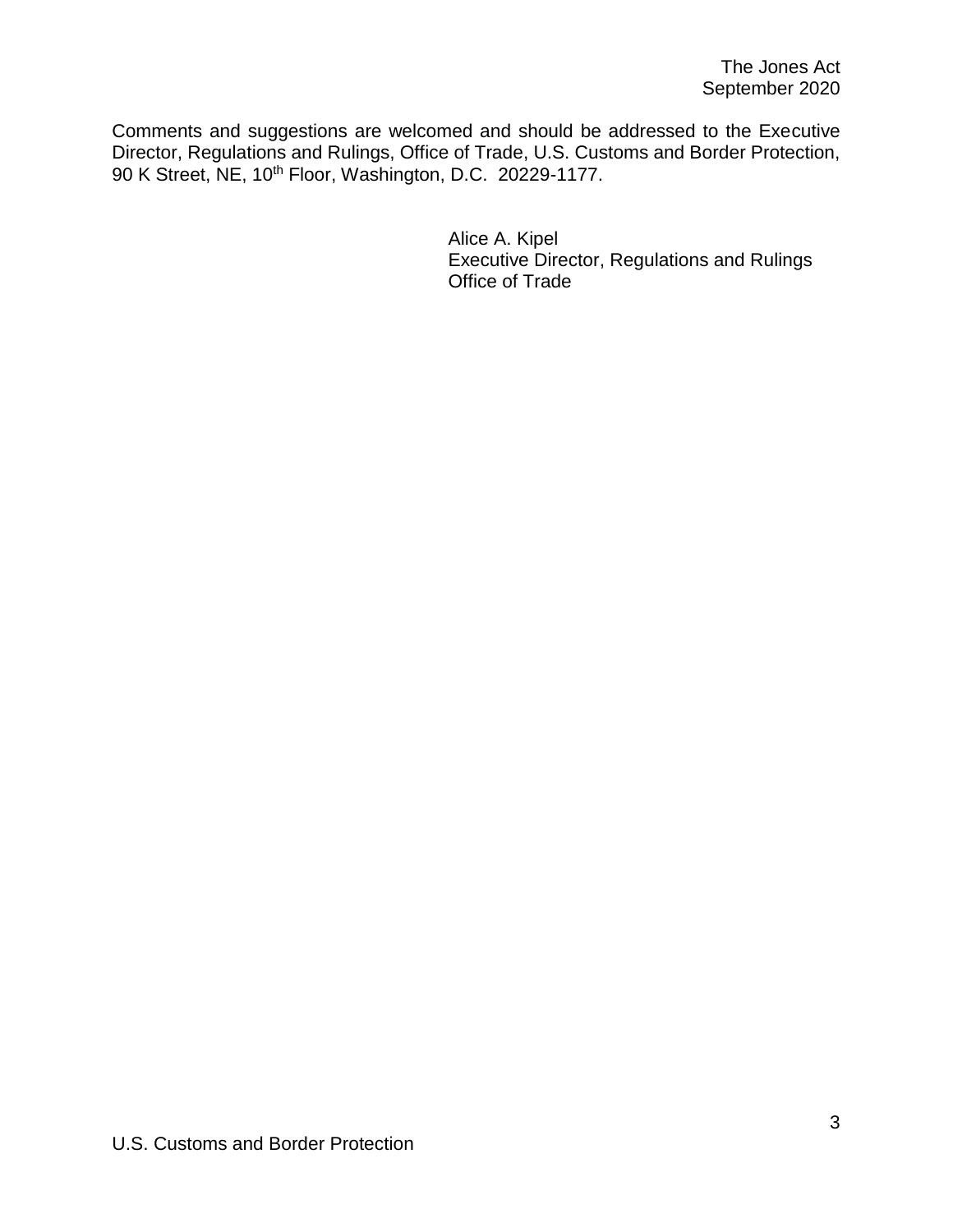| 43 U.S.C. § 1333(a) - Laws and Regulations Governing Lands (the OCSLA)  9                   |  |
|---------------------------------------------------------------------------------------------|--|
| 46 U.S.C. § 501 - Waiver of Navigation and Vessel-Inspection Laws  9                        |  |
|                                                                                             |  |
| 19 C.F.R. § 4.80 - Vessels Entitled to Engage in Coastwise Trade 10                         |  |
|                                                                                             |  |
| 19 C.F.R. § 4.93 - Empty Cargo Containers, Stevedoring Equipment 10                         |  |
|                                                                                             |  |
|                                                                                             |  |
|                                                                                             |  |
|                                                                                             |  |
|                                                                                             |  |
|                                                                                             |  |
|                                                                                             |  |
| Points in the United States, Including its Island Territories and Possessions  14           |  |
|                                                                                             |  |
|                                                                                             |  |
|                                                                                             |  |
| When is a Vessel Qualified to Engage in Coastwise Transportation ( <i>i.e.</i> , coastwise- |  |
|                                                                                             |  |
|                                                                                             |  |
| Documented by the U.S. Coast Guard with a Coastwise Endorsement 17                          |  |
|                                                                                             |  |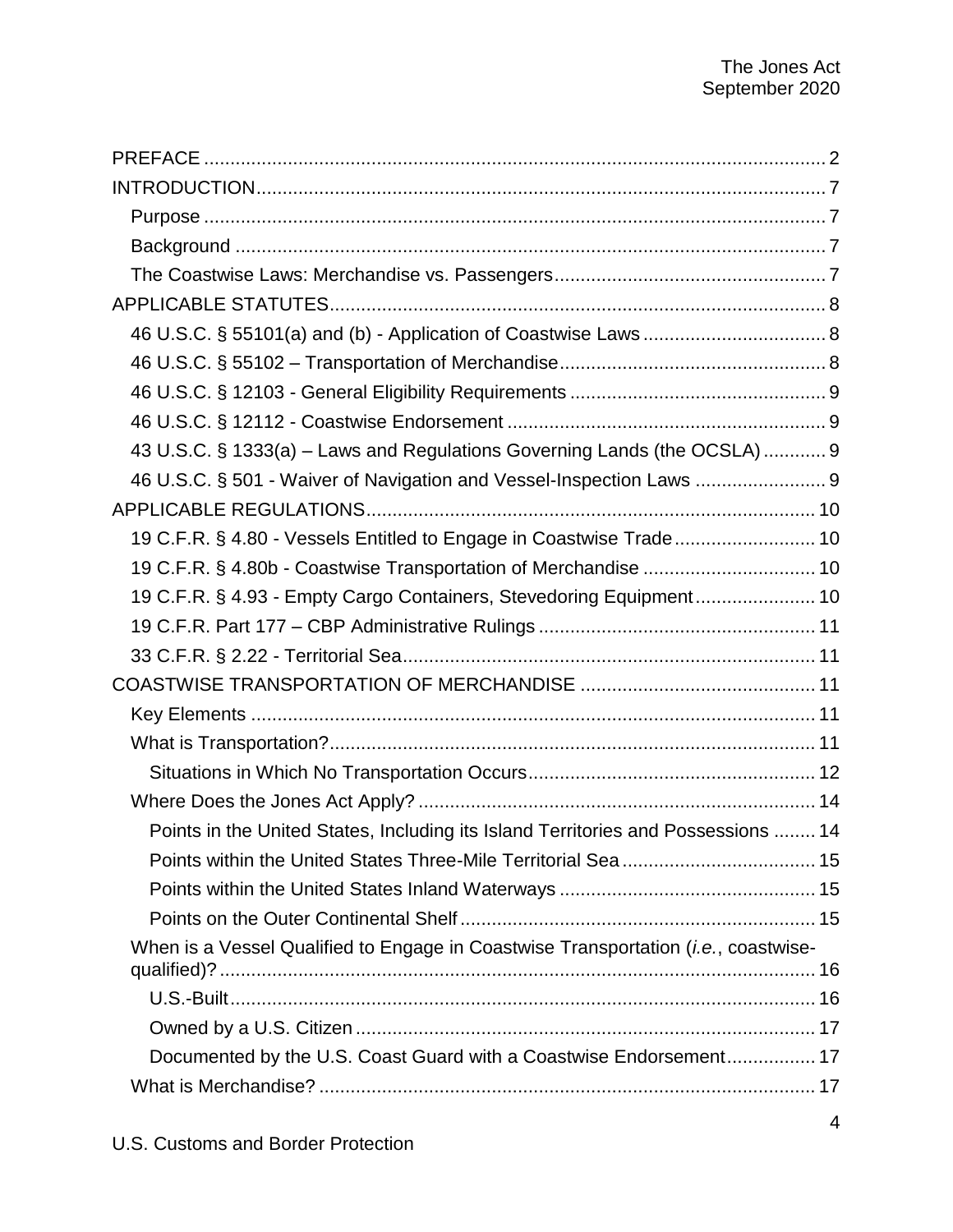| 46 U.S.C. § 55106 - Merchandise Transferred Between Barges  19               |  |  |
|------------------------------------------------------------------------------|--|--|
|                                                                              |  |  |
|                                                                              |  |  |
| 46 U.S.C. § 55113 - Use of Foreign Documented Oil Spill Response Vessels 19  |  |  |
|                                                                              |  |  |
|                                                                              |  |  |
|                                                                              |  |  |
| 46 U.S.C. § 55121 - Transportation of Merchandise and Passengers on Canadian |  |  |
|                                                                              |  |  |
|                                                                              |  |  |
|                                                                              |  |  |
|                                                                              |  |  |
|                                                                              |  |  |
|                                                                              |  |  |
|                                                                              |  |  |
|                                                                              |  |  |
|                                                                              |  |  |
|                                                                              |  |  |
|                                                                              |  |  |
|                                                                              |  |  |
|                                                                              |  |  |
|                                                                              |  |  |
|                                                                              |  |  |
|                                                                              |  |  |
|                                                                              |  |  |
|                                                                              |  |  |
|                                                                              |  |  |
|                                                                              |  |  |
|                                                                              |  |  |
|                                                                              |  |  |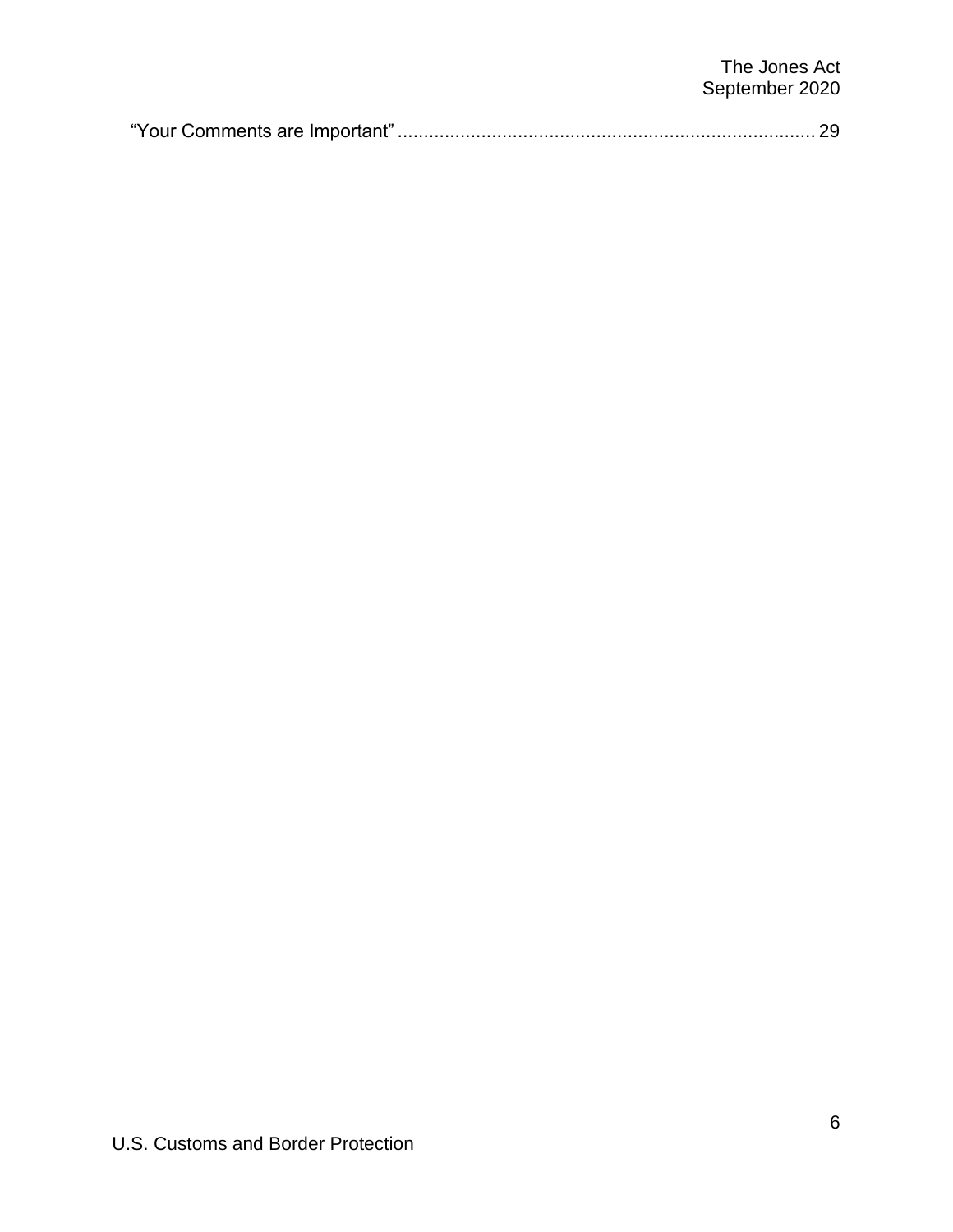# **INTRODUCTION**

### <span id="page-6-1"></span><span id="page-6-0"></span>Purpose

U.S. Customs and Border Protection (CBP), previously the U.S. Customs Service, is responsible for enforcing and administering laws and regulations which set forth procedures to control and oversee vessels arriving in and departing from U.S. ports, and the coastwise transportation of merchandise between U.S. ports.

The purpose of this Informed Compliance Publication (ICP) is to identify the laws and regulations pertaining to the coastwise transportation of merchandise, such that the trade community is informed of its legal obligations, and in order to maximize voluntary compliance with laws and regulations enforced by CBP.

#### <span id="page-6-2"></span>**Background**

 $\overline{a}$ 

Federal laws protecting U.S. shipping date back to the First Congress in 1789. American shipping in the U.S. coastwise<sup>1</sup> trade has been protected from foreign competition, in order to encourage the development of a U.S. merchant marine, for both national defense and commercial purposes. As a result, all vessels engaged in U.S. coastwise trade have been required to be U.S.-built and U.S.-owned.

The coastwise law governing the transportation of merchandise was first established by Section 27 of the Merchant Marine Act of 1920, sponsored by Senator Wesley L. Jones (hence its name, the "Jones Act"), which revamped several U.S. shipping laws, including those governing cabotage, shipping mortgages, and seamen's personal injury claims. That statute provided that "[N]o merchandise shall be transported by water, or by land and water, on penalty of forfeiture thereof, between points in the United States, including districts, territories, and possessions thereof embraced within the coastwise laws, either directly or via a foreign port, or for any part of the transportation, in any other vessel than a vessel built in and documented under the laws of the United States and owned by persons who are citizens of the United States."

#### <span id="page-6-3"></span>The Coastwise Laws: Merchandise vs. Passengers

Generally, the coastwise laws prohibit the transportation of merchandise or passengers in points in the United States embraced within the coastwise laws in any vessel other than a vessel built in, documented under the laws of, and owned by citizens of the United States. The coastwise law pertaining to the transportation of merchandise is known as the Jones Act, codified at 46 U.S.C. § 55102. The coastwise law pertaining to the

<sup>1</sup> Customs (now CBP) has always enforced the coastwise laws, except for a 58-year period (1884-1942) when the responsibility resided with the former Bureau of Navigation, which operated both under the Department of the Treasury (between 1884 and 1903) and the Department of Commerce (between 1903 and 1942).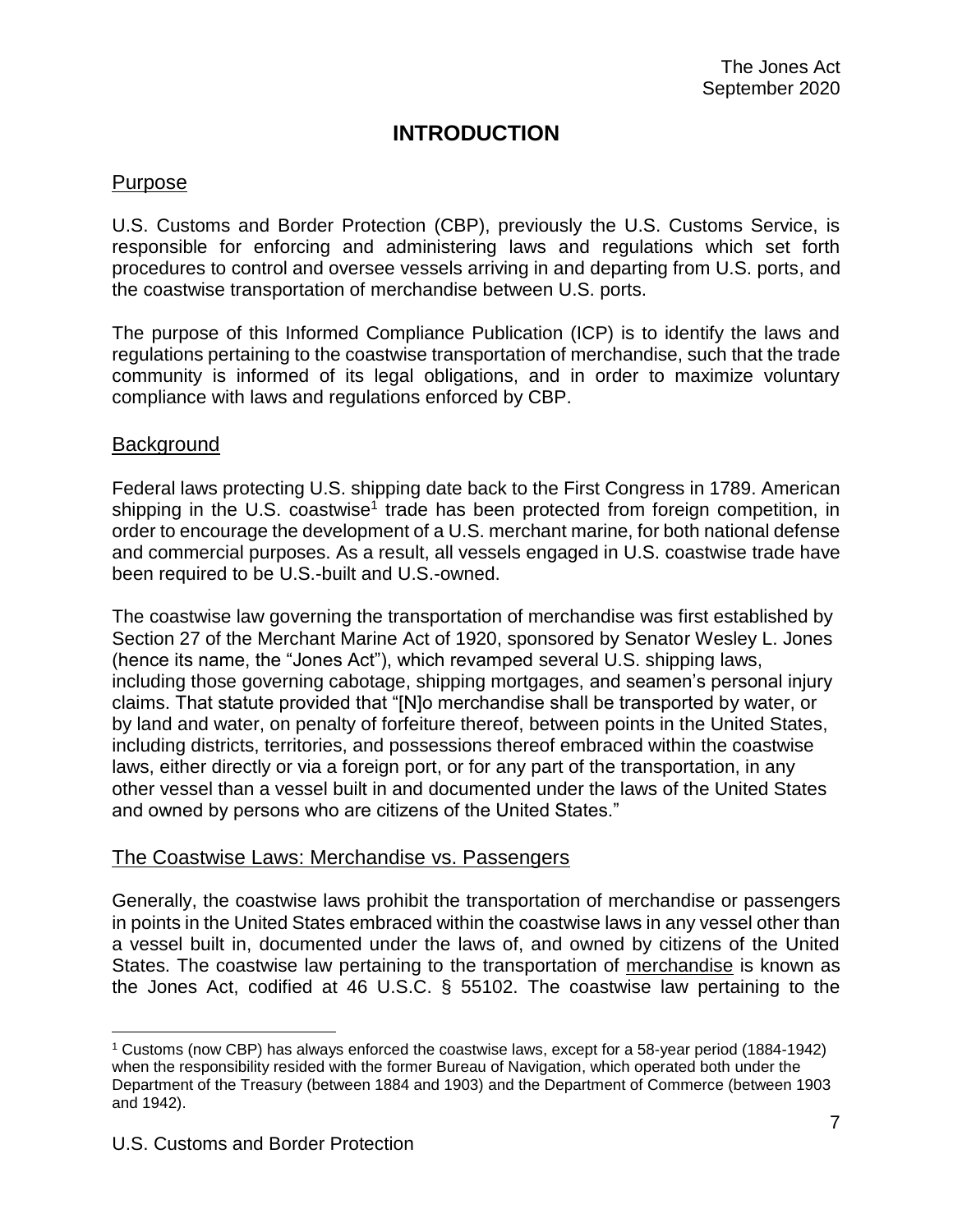transportation of passengers is known as the Passenger Vessel Services Act (PVSA), codified at 46 U.S.C. § 55103. This document will cover the key laws, regulations, and concepts relating to the transportation of merchandise under the Jones Act. This document is not applicable to the transportation of passengers under the PVSA. Please refer to the [Passenger Vessel Services Act](https://www.cbp.gov/sites/default/files/assets/documents/2019-Sep/PVSA-ICP.pdf) Informed Compliance Publication for information about the PVSA.

Specifically, in this publication, CBP will summarize:

- U.S. Statutes and Regulations Enforced by CBP Pertaining to the Jones Act
- Key Elements of the Jones Act
- Statutory Exceptions to the Jones Act
- The Penalty for Violations of the Jones Act
- Jones Act Ruling Requests
- Waivers of the Navigation Laws

NOTE: CBP interpretive rulings are cited throughout this publication. You may access the rulings by clicking on the web link associated with the ruling number. Alternatively, you may visit the [Customs Rulings Online Search System](https://rulings.cbp.gov/home) (CROSS) web link and enter the ruling number in the search bar.

# **APPLICABLE STATUTES**

## <span id="page-7-1"></span><span id="page-7-0"></span>46 U.S.C. § 55101(a) and (b) - Application of Coastwise Laws

The coastwise laws apply to the United States, including U.S. island territories and possessions. The coastwise laws do not apply to American Samoa, the Northern Mariana Islands, and the U.S. Virgin Islands.

## <span id="page-7-2"></span>46 U.S.C. § 55102 – Transportation of Merchandise

The Jones Act provides that the transportation of merchandise between U.S. points is reserved for U.S.-built, U.S.-owned, and U.S.-documented vessels. Pursuant to section 55102, "a vessel may not provide any part of the transportation of merchandise by water, or by land and water, between points in the United States to which the coastwise laws apply, either directly or via a foreign port, unless the vessel— (1) is wholly owned by citizens of the United States for purposes of engaging in the coastwise trade; and (2) has been issued a certificate of documentation with a coastwise endorsement under chapter 121 of Title 46 or is exempt from documentation but would otherwise be eligible for such a certificate and endorsement."<sup>2</sup>

<sup>2</sup> Formerly codified at 46 U.S.C. App. § 883. Recodified by Public Law 109-304, 120 Stat. 1632 (Oct. 6, 2006).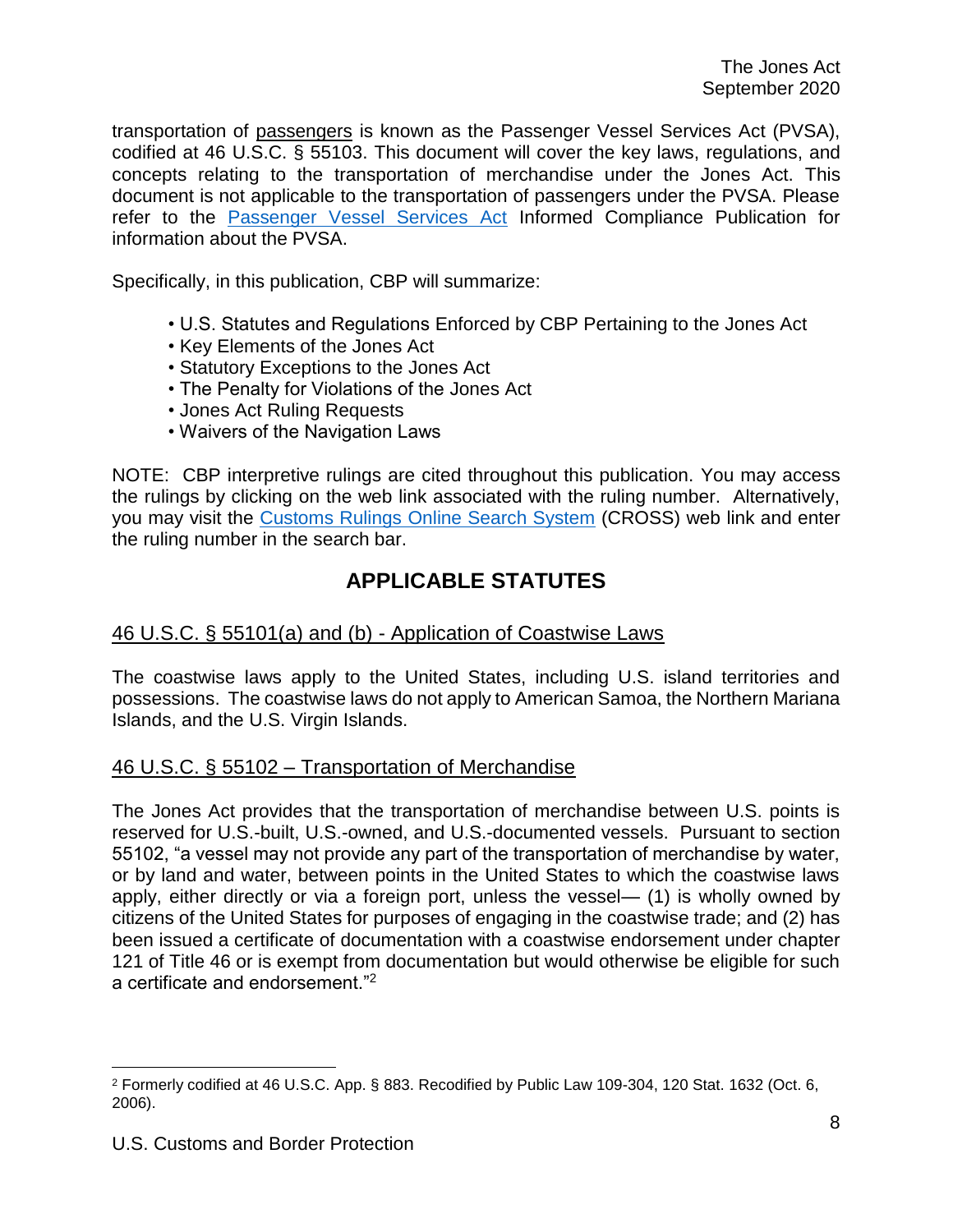# <span id="page-8-0"></span>46 U.S.C. § 12103 - General Eligibility Requirements

A certificate of documentation may be issued only to a vessel that is wholly owned by a U.S. citizen, the U.S. government, a state government, and/or an eligible entity, partnership, or corporation; is at least five net tons; and is not documented under the laws of a foreign country.

## <span id="page-8-1"></span>46 U.S.C. § 12112 - Coastwise Endorsement

A coastwise endorsement may be issued for a vessel that meets the criteria set forth in 46 U.S.C. § 12103, was built in the United States (or if not built in the United States, was captured in war by U.S. citizens and lawfully condemned as prize, was forfeited for a breach of U.S. laws, or qualifies as a wrecked vessel), and otherwise qualifies to engage in the coastwise trade. A vessel issued a coastwise endorsement may engage in the coastwise trade.

## <span id="page-8-2"></span>43 U.S.C. § 1333(a) – Laws and Regulations Governing Lands (the OCSLA)<sup>3</sup>

The laws of the United States extend to the subsoil and seabed of the Outer Continental Shelf, all artificial islands, installations, and other devices attached to the seabed "for the purpose of exploring, developing, or producing resources therefrom," and any installation or device (other than a ship or vessel) used for the transportation of those resources.<sup>4</sup>

#### <span id="page-8-3"></span>46 U.S.C. § 501 - Waiver of Navigation and Vessel-Inspection Laws

Under 46 U.S.C. § 501(a), the Secretary of Defense may request that the Secretary of the Department of Homeland Security (DHS) waive the navigation laws to the extent the Secretary of Defense considers such a waiver *necessary in the interest of national defense*.

For all other waiver requests, under 46 U.S.C. § 501(b), the Secretary of DHS is authorized to grant the waiver request if the Secretary of DHS considers it *necessary in the interest of national defense* and if the Maritime Administrator determines there is no coastwise-qualified vessel capacity to conduct the transportation set forth in the request.

<sup>3</sup> The Outer Continental Shelf Lands Act (OCSLA) of Aug. 7, 1953, ch 345, 67 Stat. 462, amended at Pub. L. 95-372 (1978), appears generally as 43 USCS §§ 1331– 1356.

<sup>4</sup> *See*, *e.g.*, [HQ H287418](https://rulings.cbp.gov/ruling/H287418) (Jun. 19, 2017).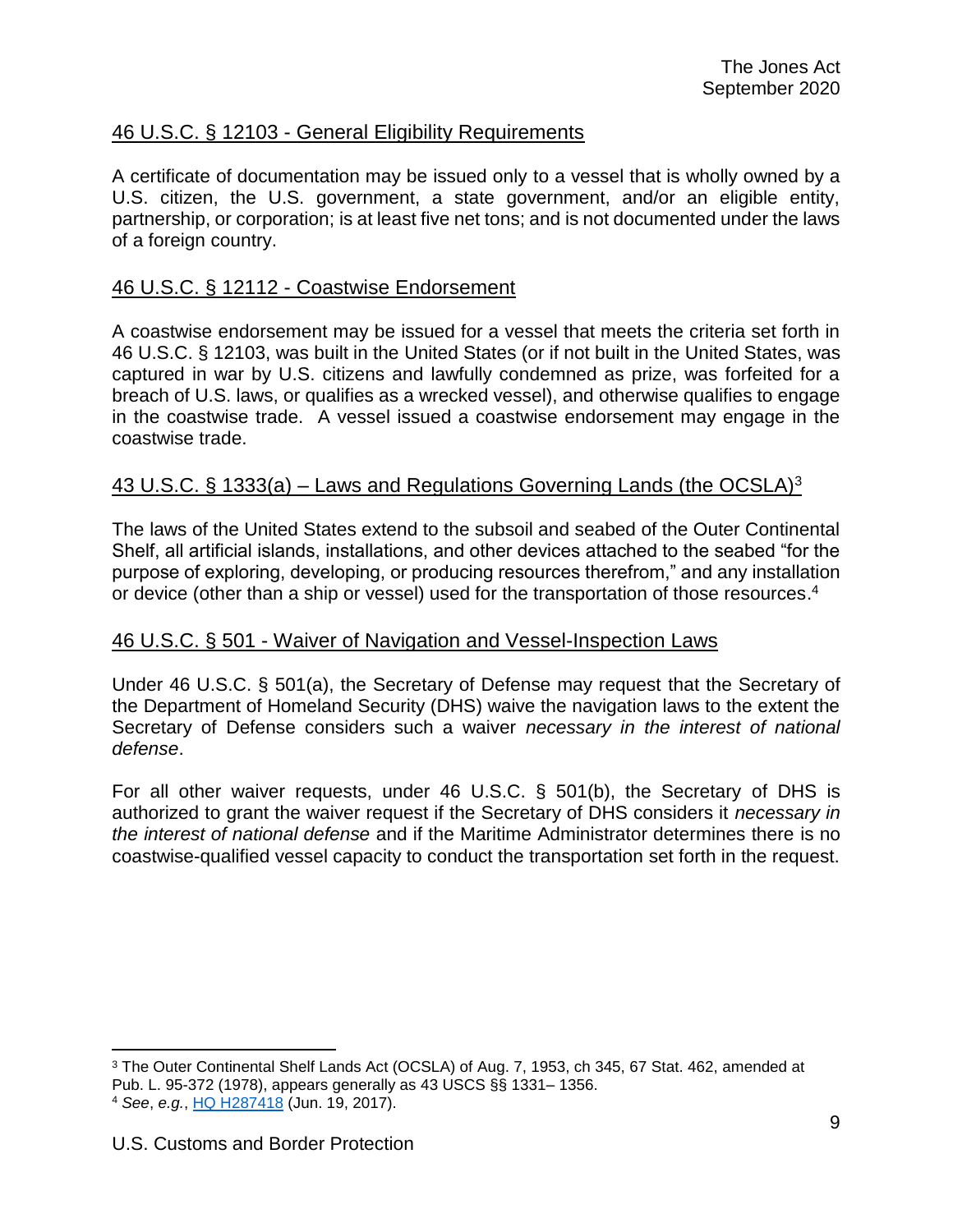# **APPLICABLE REGULATIONS**

# <span id="page-9-1"></span><span id="page-9-0"></span>19 C.F.R. § 4.80 - Vessels Entitled to Engage in Coastwise Trade

A vessel may not transport merchandise either directly or via a foreign port between coastwise points, including points within a harbor, unless the vessel has been issued a coastwise endorsement on its certificate of documentation by the U.S. Coast Guard or is exempt from documentation but otherwise eligible for a coastwise endorsement (also known as a "coastwise-qualified vessel"). The penalty imposed for the illegal transportation of merchandise between coastwise points is forfeiture of the merchandise or forfeiture of a monetary amount up to the value of the merchandise. A vessel qualified to engage in the coastwise trade will lose that right if it is "sold foreign"<sup>5</sup> or is placed under foreign registry (unless the vessel is 200 gross tons or less) or if it is rebuilt (unless the entire rebuilding was done in the United States).

## <span id="page-9-2"></span>19 C.F.R. § 4.80b - Coastwise Transportation of Merchandise

A coastwise transportation of merchandise takes place, within the meaning of the coastwise laws, when merchandise laden at a point embraced within the coastwise laws is unladen at another coastwise point, regardless of the origin or ultimate destination of the merchandise. Merchandise is not transported coastwise, however, if at an intermediate port or place other than a coastwise point (that is at a foreign port or place, or at a port or place in a territory or possession of the United States not subject to the coastwise laws), it is manufactured or processed into a new and different product, and the new and different product thereafter is transported to a coastwise point.

## <span id="page-9-3"></span>19 C.F.R. § 4.93 - Empty Cargo Containers, Stevedoring Equipment

U.S. vessels prohibited from engaging in coastwise trade as well as foreign-flag vessels of nations that grant reciprocal privileges to vessels of the United States may transport certain articles between coastwise points. These articles include empty cargo vans, empty lift vans, and empty shipping tanks and the equipment for use with said empty cargo vans, lift vans and shipping tanks; empty barges specifically designed to be carried aboard a vessel and equipment (excluding propulsion equipment) for use with such barges; and empty instruments of international traffic (IITs) if such articles are owned or leased by the owner or operator of the transporting vessel and are transported for the owner/operator's use in handling the cargo in foreign trade. Similarly, stevedoring equipment and material are also exempt, if they are owned or leased by the owner or operator of the transporting vessel, or owned or leased by the stevedoring company contracting for the lading or unlading of that vessel, and are transported without charge

<sup>5</sup> *See* 19 C.F.R. § 4.80(e)(1) ("No vessel which has acquired the lawful right to engage in the coastwise trade…will have the right to engage in such trade if it: (1) Thereafter has been sold foreign [(i.e., sold to a foreign citizen or entity)] in whole or in part or placed under a foreign registry…."). \_\_\_\_\_\_\_\_\_\_\_\_\_\_\_\_\_\_\_\_\_\_\_\_\_\_\_\_\_\_\_\_\_\_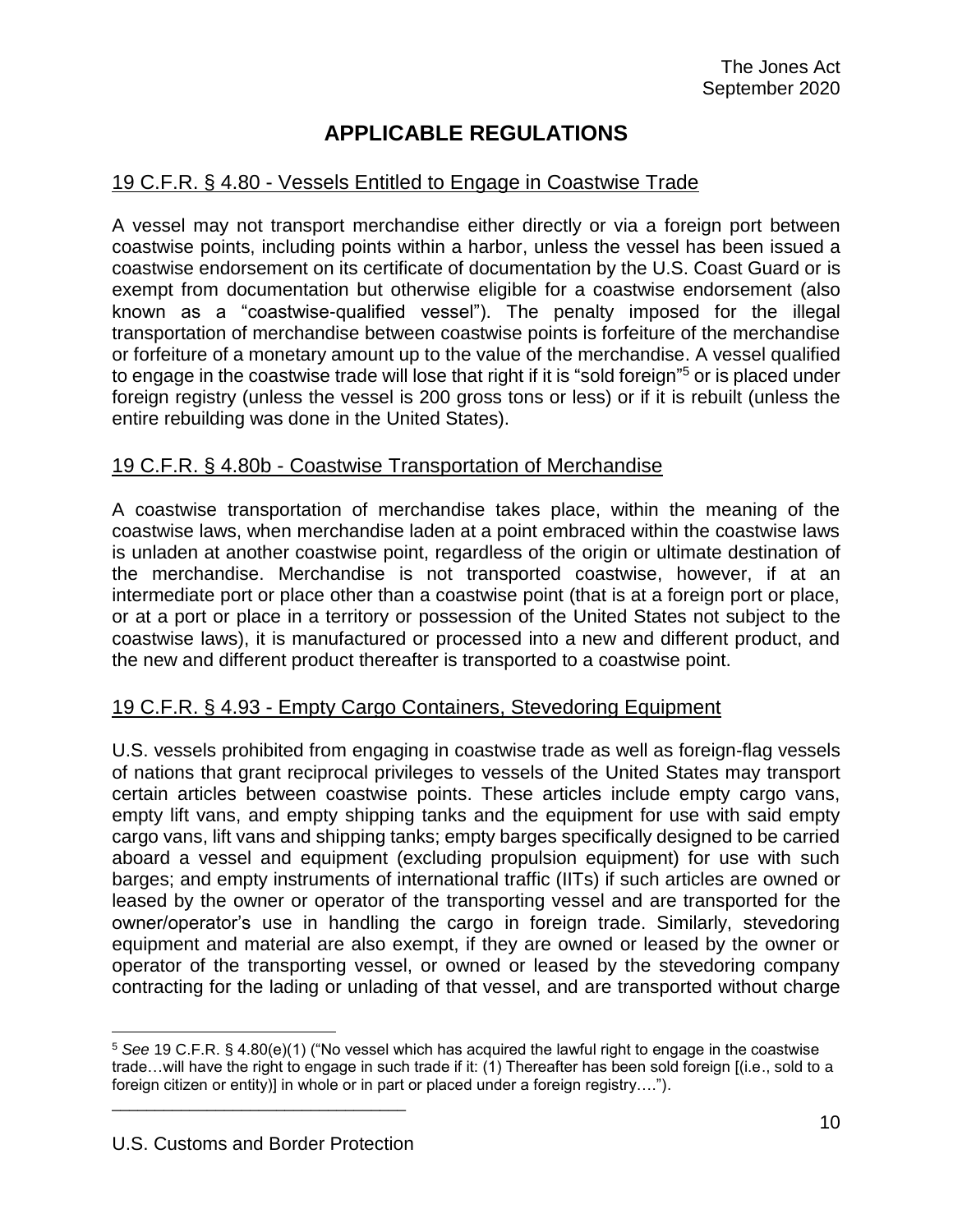for use in the handling of cargo in foreign trade. The list of nations that extend reciprocal privileges to U.S. vessels is set forth at 19 C.F.R. § 4.93(b).

## <span id="page-10-0"></span>19 C.F.R. Part 177 – CBP Administrative Rulings

CBP issues prospective ruling letters regarding the Jones Act pursuant to 19 C.F.R. Part 177.

# <span id="page-10-1"></span>33 C.F.R. § 2.22 - Territorial Sea

<span id="page-10-2"></span>The territorial sea of the United States means the waters, three nautical miles wide, adjacent to the U.S. coast and seaward of the territorial sea baseline.

# **COASTWISE TRANSPORTATION OF MERCHANDISE**

As outlined above, the Jones Act (46 U.S.C. § 55102) provides that the transportation of merchandise between U.S. points, either directly or via a foreign port, is reserved for U.S. built, owned, and documented vessels. Consequently, foreign-flag vessels are prohibited from engaging in any part of the coastwise trade—transporting merchandise between U.S. coastwise points. In addition, the same prohibitions apply to U.S.-flag vessels that do not have a coastwise endorsement on their documentation.

## <span id="page-10-3"></span>Key Elements

There are three key elements in determining whether a particular scenario constitutes coastwise transportation within the meaning of the Jones Act: (1) whether the transportation is between coastwise points, (2) whether the transportation is provided on a coastwise-qualified vessel, and (3) whether the material transported constitutes "merchandise" within the meaning of the Jones Act. This section discusses each of these considerations in turn by examining the definition of "transportation," the geographic locations at which the Jones Act applies, the requirements for a vessel to be considered "coastwise-qualified," and the characteristics of what constitutes "merchandise."

#### <span id="page-10-4"></span>What is Transportation?

The concept of "transportation" is fundamental to the application of the Jones Act and the coastwise laws. As outlined in 19 C.F.R. § 4.80b, a coastwise transportation of merchandise occurs when merchandise is laden at a point embraced within the coastwise laws (*i.e.*, a "coastwise point") and unladen at another coastwise point, regardless of the origin or ultimate destination of the merchandise.

NOTE: As outlined in 46 U.S.C. § 55102, a non-coastwise-qualified vessel may not transport merchandise between coastwise points, either directly or via a foreign port.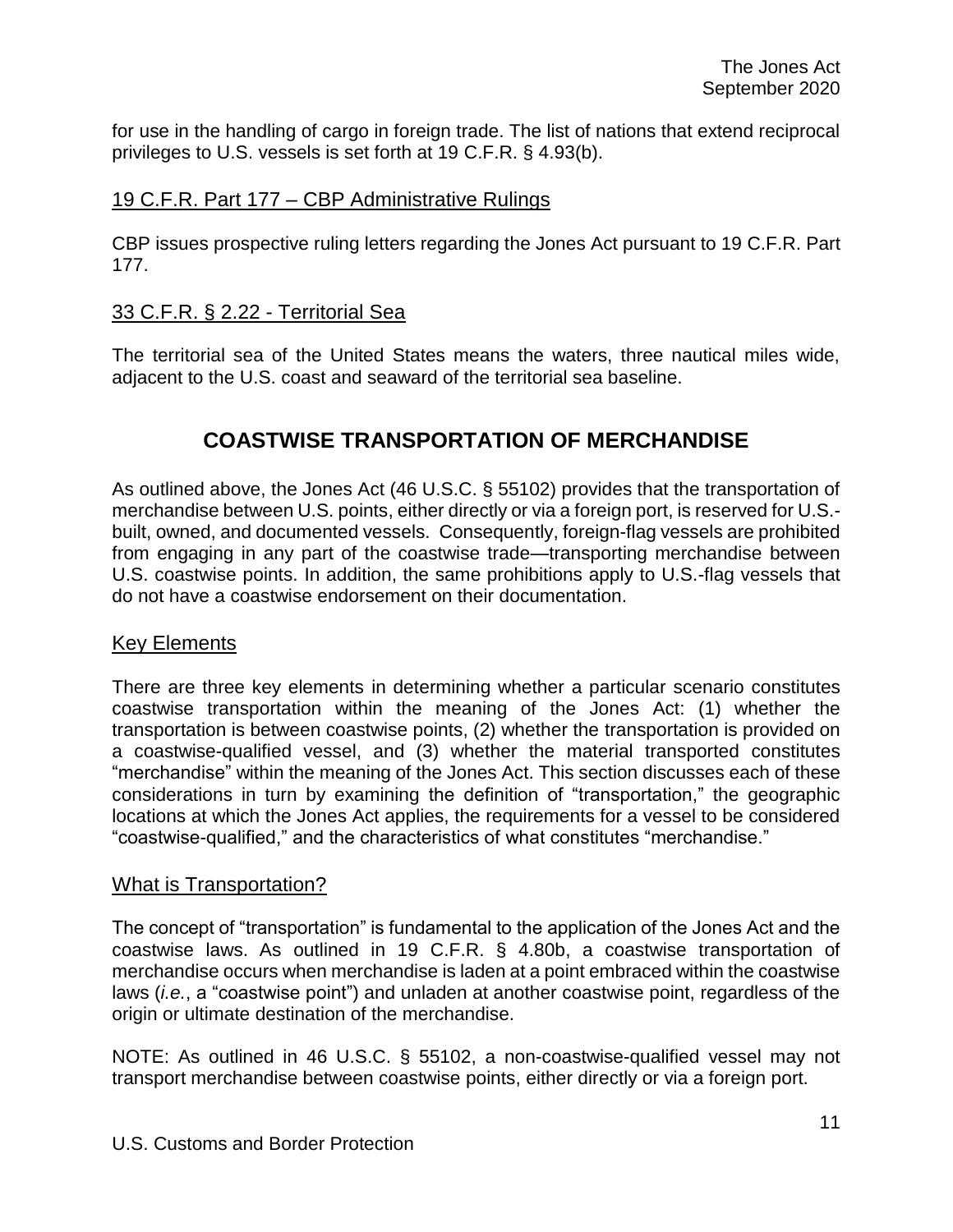EXAMPLE: Merchandise is laden onto a non-coastwise-qualified vessel in Maine and transported to St. John, Canada, where the merchandise is unladen and placed onto coastwise-qualified vessels for transportation to various ports on the East Coast of the United States. This scenario would violate the Jones Act because the non-coastwise-qualified vessel transported merchandise between coastwise points, albeit via a foreign port. 6

NOTE: 46 U.S.C. § 55102 also provides that a non-coastwise-qualified vessel may not conduct "any part" of the transportation of merchandise between coastwise points.

EXAMPLE: A tugboat that is being built in Panama City, Florida, is laden on board a non-coastwise-qualified barge and transported into international waters where the barge submerges and the tug is launched into the water; a coastwise-qualified vessel then tows the tugboat back to Panama City, Florida. This scenario would violate the Jones Act because the non-coastwise-qualified barge took part in the transportation of merchandise (the tug boat) between two coastwise points.<sup>7</sup>

### <span id="page-11-0"></span>**Situations in Which No Transportation Occurs**

#### New and Different Products

As specified in 19 C.F.R. § 4.80b(a), merchandise is not transported coastwise if at an intermediate port or place (that is at a foreign port or place, or at a port or place in a U.S. territory or possession not subject to the coastwise laws), it is manufactured into a new and different product, and the new and different product is thereafter transported to a coastwise point.<sup>8</sup>

EXAMPLE: A non-coastwise-qualified vessel moves a shipment of cattle from Hawaii to Vancouver, British Columbia, Canada, where the cattle are slaughtered, dressed, packed, and then shipped onboard another non-coastwisequalified vessel to Washington State. The cattle are manufactured to a new and different product; therefore, no "transportation" occurs.<sup>9</sup>

EXAMPLE: A non-coastwise-qualified vessel moves a shipment of iron ore pellets from Duluth, Minnesota, to Nanticoke, Ontario, Canada, where the pellets are sorted to separate large pellets from small pellets. The large pellets are fed into a blast furnace and the small pellets are then shipped onboard another noncoastwise-qualified vessel to Gary, Indiana. Merely sorting pellets by size does

<sup>6</sup> *See* [HQ 111767](https://rulings.cbp.gov/ruling/111767) (Oct. 25, 1991).

<sup>7</sup> See [HQ H173946](https://rulings.cbp.gov/ruling/H273946) (Apr. 13, 2016).

<sup>8</sup> 19 C.F.R. § 4.80b(b) further specifies that interested parties may request an advisory ruling from CBP as to whether a specific action taken or to be taken with respect to merchandise at an intermediate foreign port or place will result in the creation of a new and different product. Such a request shall be filed in accordance with 19 C.F.R. § 177, as discussed below. <sup>9</sup> [HQ 112038](https://rulings.cbp.gov/ruling/112038) (Mar 3, 1992).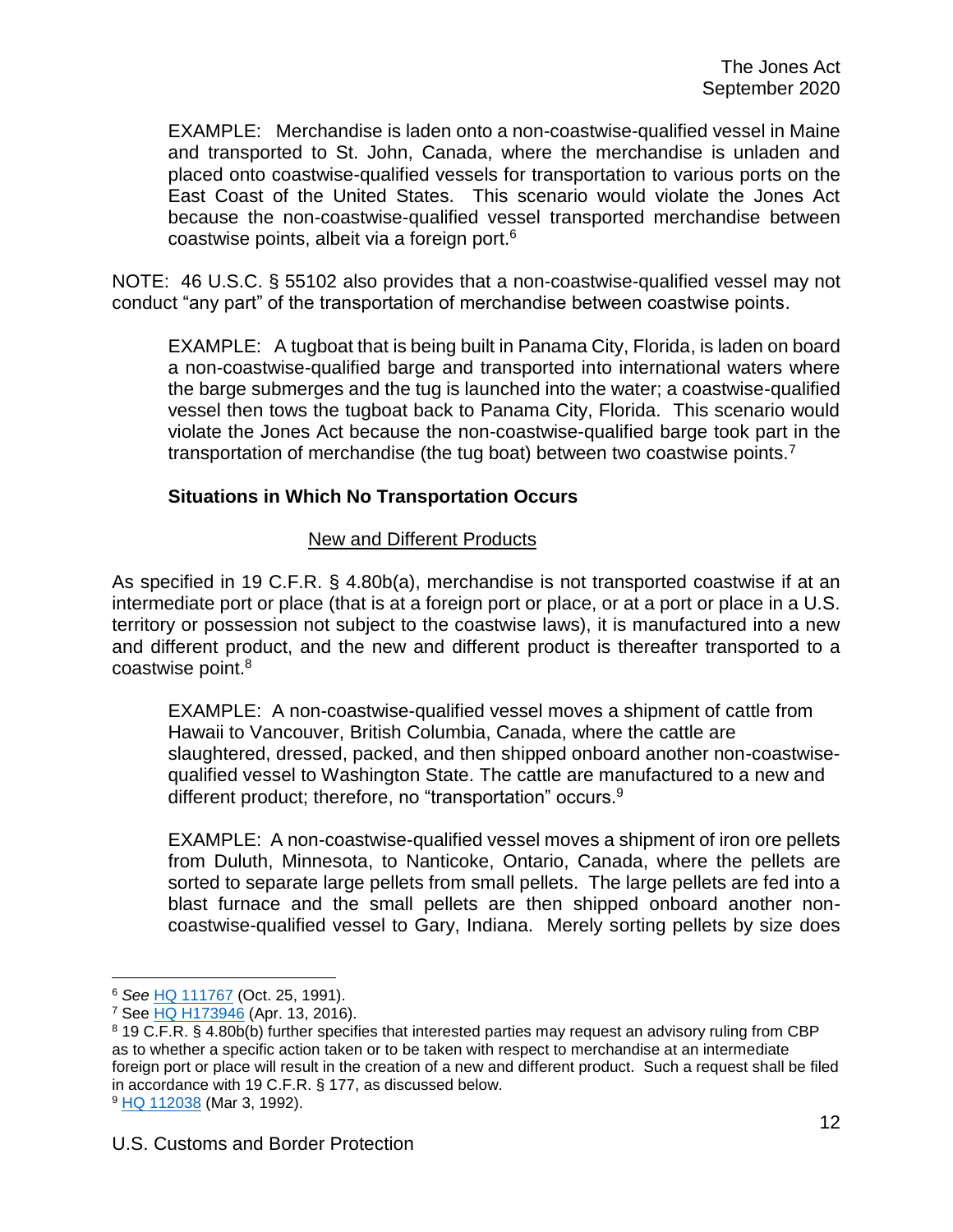not constitute manufacture into a new and different product; this scenario therefore constitutes "transportation" under the Jones Act.<sup>10</sup>

### Continuity of Transportation

Merchandise is transported if it is laden at one coastwise point and unladen at another point, regardless of the origin or ultimate destination of the merchandise.<sup>11</sup> However, when merchandise is transported in a non-coastwise-qualified vessel from one coastwise point to a foreign port and subsequently returned to the United States "without existing intent on the part of those responsible for the transportation that [the merchandise] shall be transshipped to an American port...[w]hether the subsequent transportation of such [merchandise] to an American port is a violation of [section 55102] must be determined by the existing facts in each case."<sup>12</sup>

EXAMPLE: Grain sold to buyers in Japan is transported on board a noncoastwise-qualified vessel from a U.S. port to Kagoshima, Japan, where it is denied entry by the Japanese government and returned to a U.S. port by a different non-coastwise-qualified vessel. The seller subsequently provides evidence establishing that it had intended to enter the merchandise into the commerce of Japan. As such, the continuity of transportation is broken and no violation of the Jones Act occurs. 13

### Lifting Operations

CBP has also interpreted the Jones Act and the underlying regulations such that certain lifting operations do not constitute transportation under the Jones Act. CBP has long held that the use of a non-coastwise-qualified crane vessel to load and unload cargo or to construct/dismantle a marine vessel is not coastwise transportation and does not violate the Jones Act provided that any movement of merchandise is effected exclusively by the crane and not by any movement of the vessel, except for necessary movement that is incidental to a lifting operation.

EXAMPLE: No Jones Act violation occurs when a non-coastwise-qualified crane barge lifts stones at one coastwise point, swivels its crane, and deposits the stones at another coastwise point. Although the barge remains anchored during the operation, it is jostled by wave action and the movement of its crane arm.<sup>14</sup> Such "movement" does not constitute transportation.

EXAMPLE: No Jones Act violation occurs when a non-coastwise-qualified lifting vessel lifts merchandise from one coastwise point, pivots 90 degrees on its axis

<sup>10</sup> [HQ H261457](https://rulings.cbp.gov/ruling/H261457) (May 7, 2015).

<sup>11</sup> 19 C.F.R. § 4.80b(a).

<sup>12</sup> [HQ H117395](https://rulings.cbp.gov/ruling/H117395) (Aug. 9, 2010) (citing HQ 100381 (Feb. 23, 1973)).

<sup>&</sup>lt;sup>13</sup> [HQ 116518](https://rulings.cbp.gov/ruling/116518) (Aug. 9, 2005).

<sup>14</sup> [HQ 115212](https://rulings.cbp.gov/ruling/115212) (Nov. 16, 2002).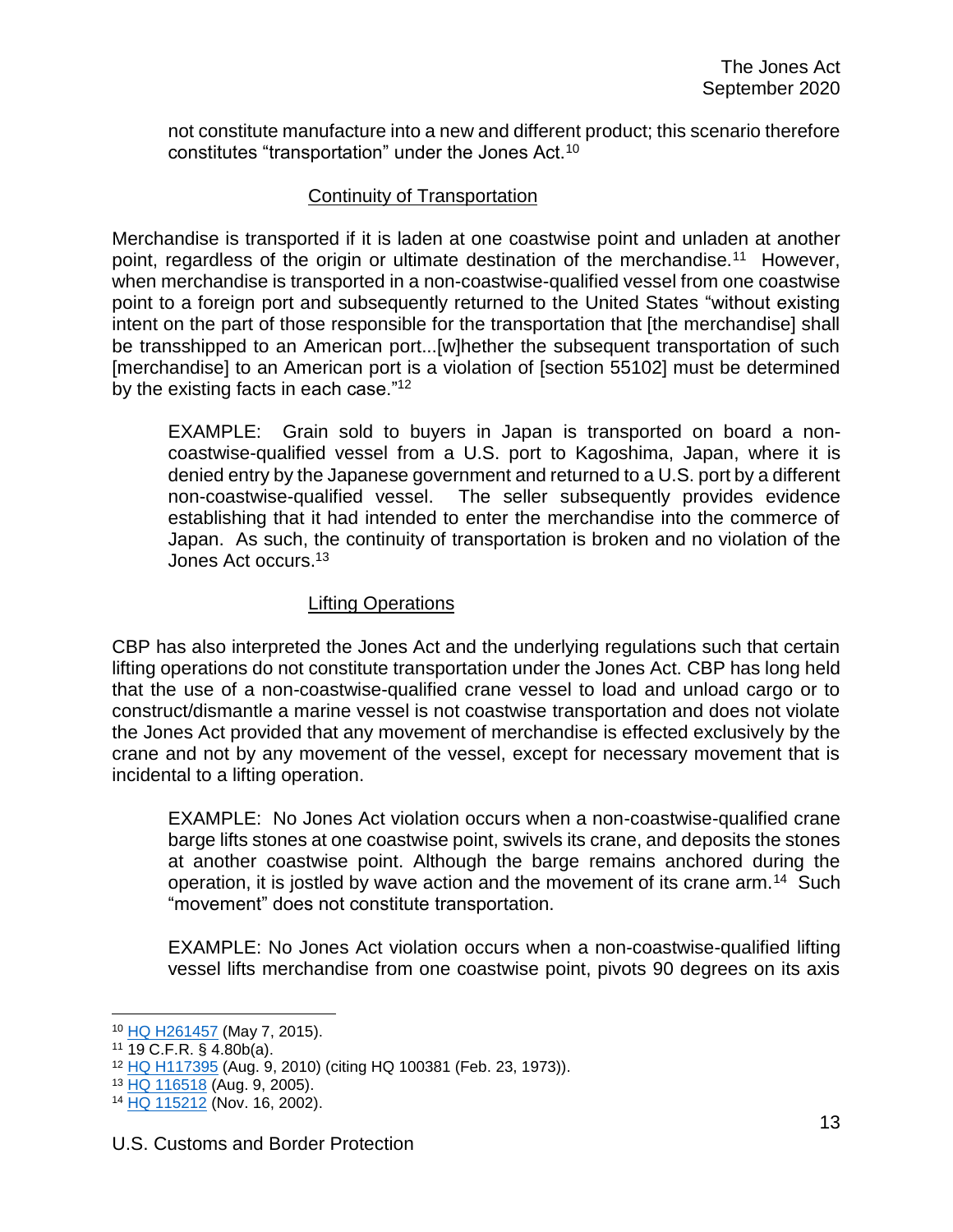while the merchandise is suspended, and lowers the merchandise into place at another coastwise point.<sup>15</sup>

CBP has also clarified that certain lateral movements that are incidental to an offshore lifting operation do not constitute transportation pursuant to the Jones Act. The term "offshore lifting operations" includes the lifting by cranes, winches, lifting beams, or other similar activities or operations, from the time that the lifting activity begins when unlading from a vessel or removing offshore facilities or subsea infrastructure until the time that the lifting activities can be safely terminated. Such lifting operations may include any of the following:

- (1) the initial vertical movement of an item from a lower position to a higher position, and any additional vertical or lateral movement effected by a vessel's lifting equipment or by the vessel itself that is necessary to safely place into position or to remove an item from the vicinity of an existing structure, facility or installation. This includes incidental movement of the vessel occurring while lifted items are temporarily placed on the deck of the lifting vessel as needed for the safety of the item, surface and subsea infrastructure, and the vessels and mariners involved;
- (2) any lateral movement of the vessel or the item in the vicinity of the structure or facility where the item is being positioned or removed that is merely subordinate to and a direct consequence of the lifting operation; or
- (3) any lateral movement in the lift operations area that is necessary for safety and practical concerns, including the physical demands of the lifting operations, the mitigation of risk to human life and health, and the avoidance of damage to the nearby surface and subsea infrastructure.<sup>16</sup>

# <span id="page-13-0"></span>Where Does the Jones Act Apply?

# **Points in the United States, Including its Island Territories and Possessions**

<span id="page-13-1"></span>The Jones Act prohibits the transportation of merchandise between points in the United States (including the island territories and possessions of the United States), even points within a harbor, either directly or via a foreign port, or for any part of the transportation, in any vessel other than one that is coastwise qualified.<sup>17</sup>

<sup>15</sup> [HQ H242466](https://rulings.cbp.gov/ruling/H242466) (July 3, 2013).

<sup>16</sup> *See* "Modification and Revocation of Ruling Letters Relating to CBP's Application of the Jones Act to the Transportation of Certain Merchandise and Equipment Between Coastwise Points," *[Customs Bulletin](https://www.cbp.gov/sites/default/files/assets/documents/2019-Dec/Vol_53_No_45_Title.pdf)*, [Vol. 53, No. 45](https://www.cbp.gov/sites/default/files/assets/documents/2019-Dec/Vol_53_No_45_Title.pdf) (Dec. 11, 2019).

<sup>17</sup> 46 U.S.C. § 55101(a); 19 C.F.R. § 4.80(a).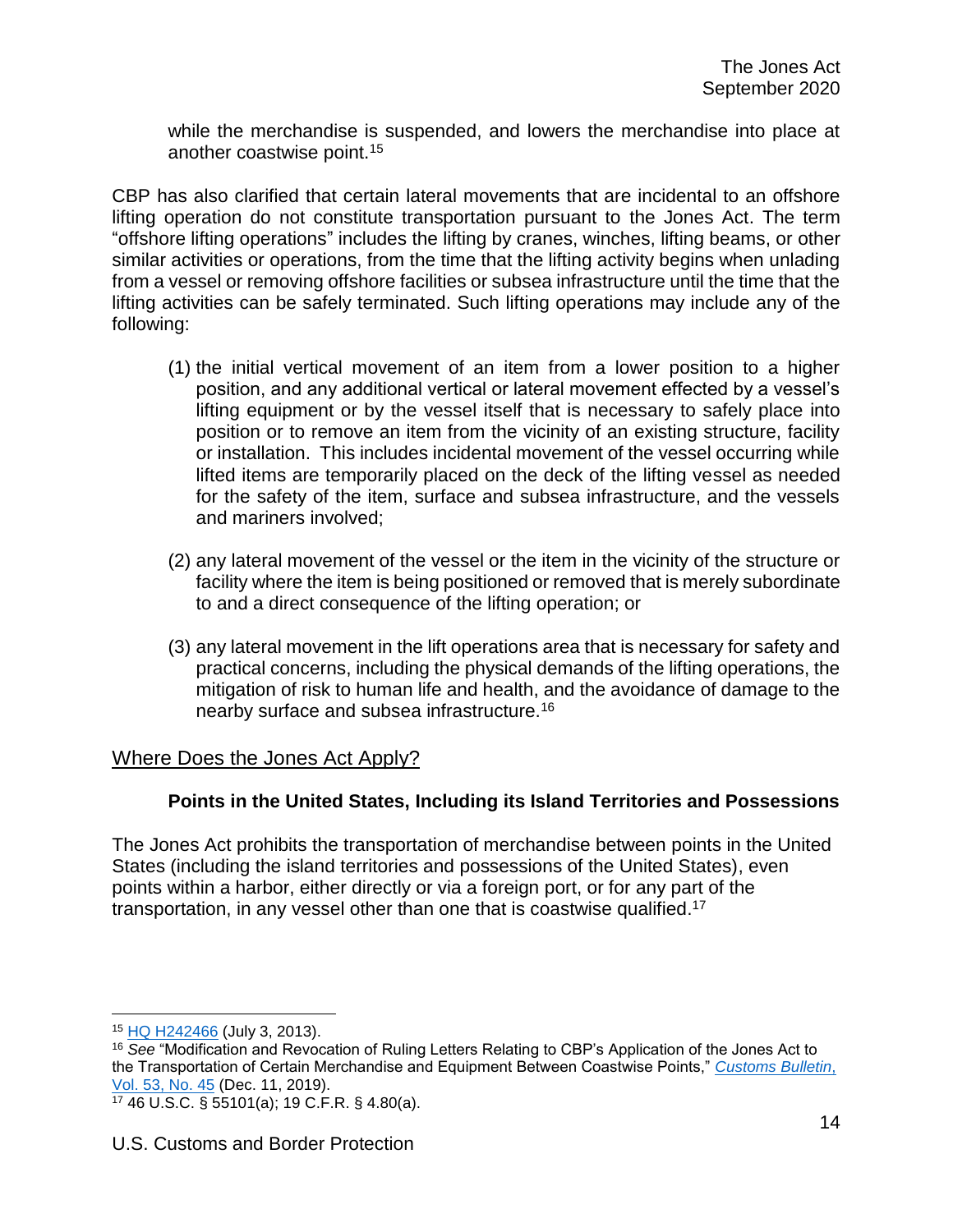EXAMPLE: A Jones Act violation occurs when merchandise is laden onboard a non-coastwise-qualified vessel in Sacramento and is transported to Seattle, where the merchandise is unladen.

EXAMPLE: A Jones Act violation occurs when merchandise is laden onboard a non-coastwise-qualified vessel in Baltimore harbor and it is transported to another berth in that same harbor, where the merchandise is unladen.

EXCEPTION: The Jones Act does not apply to American Samoa, the Commonwealth of the Northern Mariana Islands (CNMI), or the U.S. Virgin Islands.<sup>18</sup> Although CNMI is typically excluded from the Jones Act, this exclusion does not extend to the activities of the U.S. government and its contractors or to the transportation of U.S. government cargo.<sup>19</sup>

### **Points within the United States Three-Mile Territorial Sea**

<span id="page-14-0"></span>The Jones Act applies to the territorial sea, defined as the waters, three nautical miles wide, adjacent to the U.S. coast and seaward of the territorial sea baseline.<sup>20</sup> As such, the transportation of merchandise entirely between points within territorial waters is considered coastwise trade subject to the coastwise laws.

EXAMPLE: A Jones Act violation would occur when merchandise is laden onboard a non-coastwise-qualified vessel located within U.S. territorial waters (anchored or unanchored) and is then transported to a U.S. port where it is unladen.

## **Points within the United States Inland Waterways**

<span id="page-14-1"></span>The Jones Act applies to points located in internal waters, landward of the territorial sea baseline, including navigable waters.<sup>21</sup>

#### **Points on the Outer Continental Shelf**

<span id="page-14-2"></span>The Jones Act also applies to points on the Outer Continental Shelf (OCS) under the Outer Continental Shelf Lands Act (OCSLA),<sup>22</sup> which extends the laws of the United States to:

- The subsoil and seabed of the OCS.
- All artificial islands, and all installations and other devices permanently or temporarily attached to the seabed, which may be erected thereon for the purpose of exploring for, developing, or producing resources therefrom to the

<sup>18</sup> 46 U.S.C. § 55101(b).

<sup>19</sup> [HQ 112917](https://rulings.cbp.gov/ruling/112917) (Oct. 19, 1993).

<sup>20</sup> 33 C.F.R. § 2.22(a)(2).

<sup>&</sup>lt;sup>21</sup> [HQ 111275](https://rulings.cbp.gov/ruling/111275) (Nov. 13, 1990).

<sup>22</sup> 43 U.S.C. § 1333.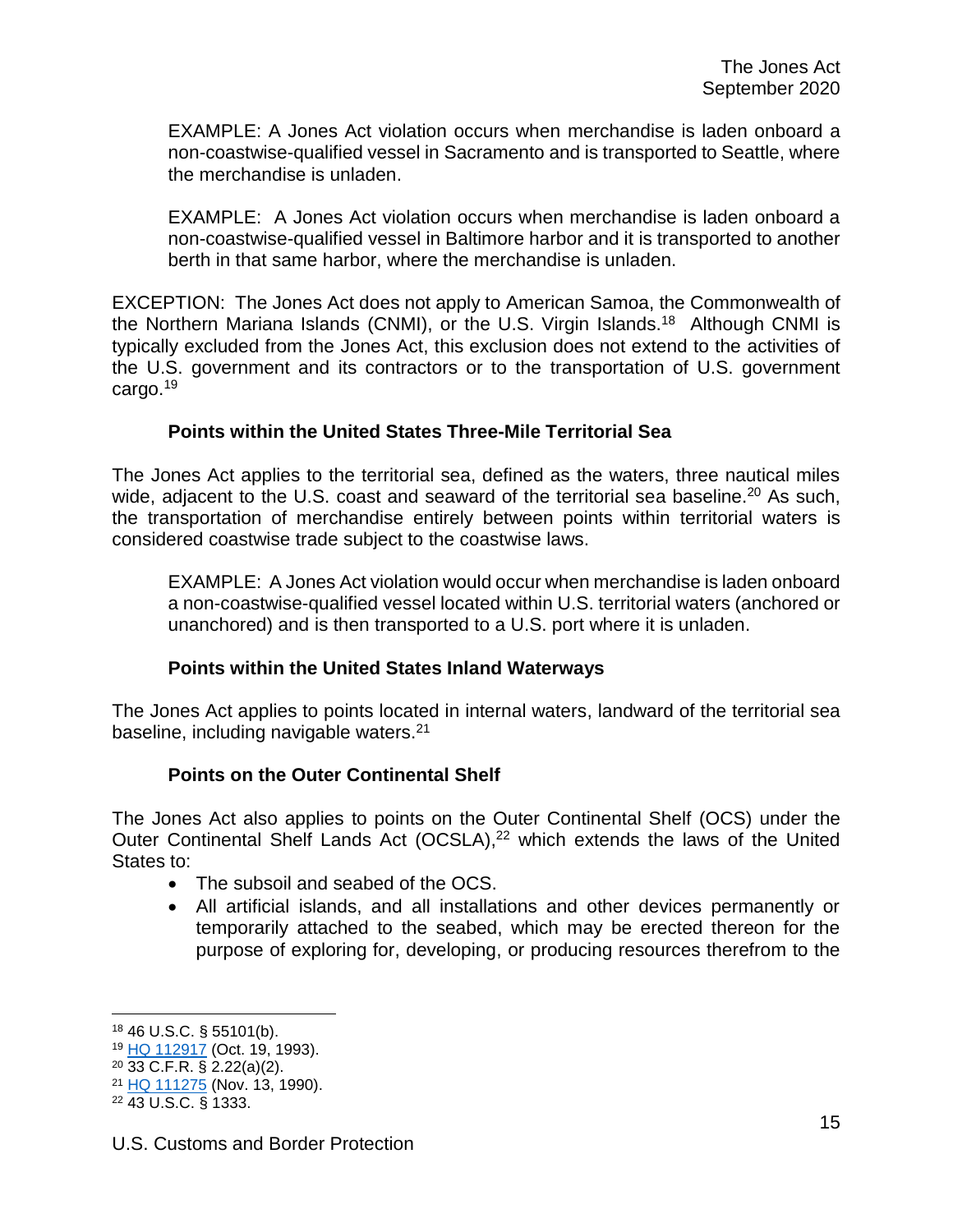same extent as if the OCS were an area of exclusive federal jurisdiction within a state.

 Any such installation or other device (other than a ship or vessel) for the purpose of transporting such resources.<sup>23</sup>

EXAMPLE: Under the OCSLA, the Jones Act is extended to artificial islands and similar structures, as well as to mobile oil drilling rigs, drilling platforms, and other devices attached to the seabed of the OCS for the purpose of resource extraction and/or exploration operations. This includes drilling rigs located on the OCS, which are considered points or places in the United States for purposes of the Jones Act. Similarly, floating, anchored warehouse vessels, when anchored on the OCS to supply drilling rigs on the OCS, are also coastwise points.<sup>24</sup>

# <span id="page-15-0"></span>When is a Vessel Qualified to Engage in Coastwise Transportation (*i.e.*, coastwisequalified)?

Although CBP determines whether the transportation activities are considered coastwise trade, whether the vessel itself is *qualified* to engage in coastwise trade is determined by the United States Coast Guard, National Vessel Documentation Center (NVDC). The NVDC determines vessel eligibility for coastwise endorsements and issues certificates of documentation.<sup>25</sup> This section discusses the general requirements that a vessel must meet in order to be considered "coastwise-qualified." If a vessel is coastwise-qualified, it may engage in the coastwise trade, including transporting merchandise between coastwise points. In general, a coastwise-qualified vessel must be U.S.-built, owned, and documented with a coastwise endorsement.

## **U.S.-Built**

<span id="page-15-1"></span>The vessel must be built in the United States.<sup>26</sup>

NOTE: A U.S.-built vessel will lose its eligibility to engage in the coastwise trade if it is sold foreign or placed under foreign registry (unless the vessel is 200 gross tons or less) or if it is rebuilt (unless the entire rebuilding is effected in the United States).<sup>27</sup> Rebuild determinations are made by the United States Coast Guard.

 $\overline{a}$ <sup>23</sup> 19 C.F.R. § 4.80b(a). *See Demette v. Falcon Drilling*, 280 F.3d 492 (5th Cir. 2002).

<sup>24</sup> [HQ 112387](https://rulings.cbp.gov/ruling/112387) (July 23, 1992).

<sup>&</sup>lt;sup>25</sup> Questions regarding the eligibility of a vessel for documentation should be addressed to NVDC at the [NVDC website.](https://www.dco.uscg.mil/Our-Organization/Deputy-for-Operations-Policy-and-Capabilities-DCO-D/National-Vessel-Documentation-Center/)

<sup>26</sup> 46 U.S.C. § 12112.

<sup>27</sup> 19 C.F.R. § 4.80(e).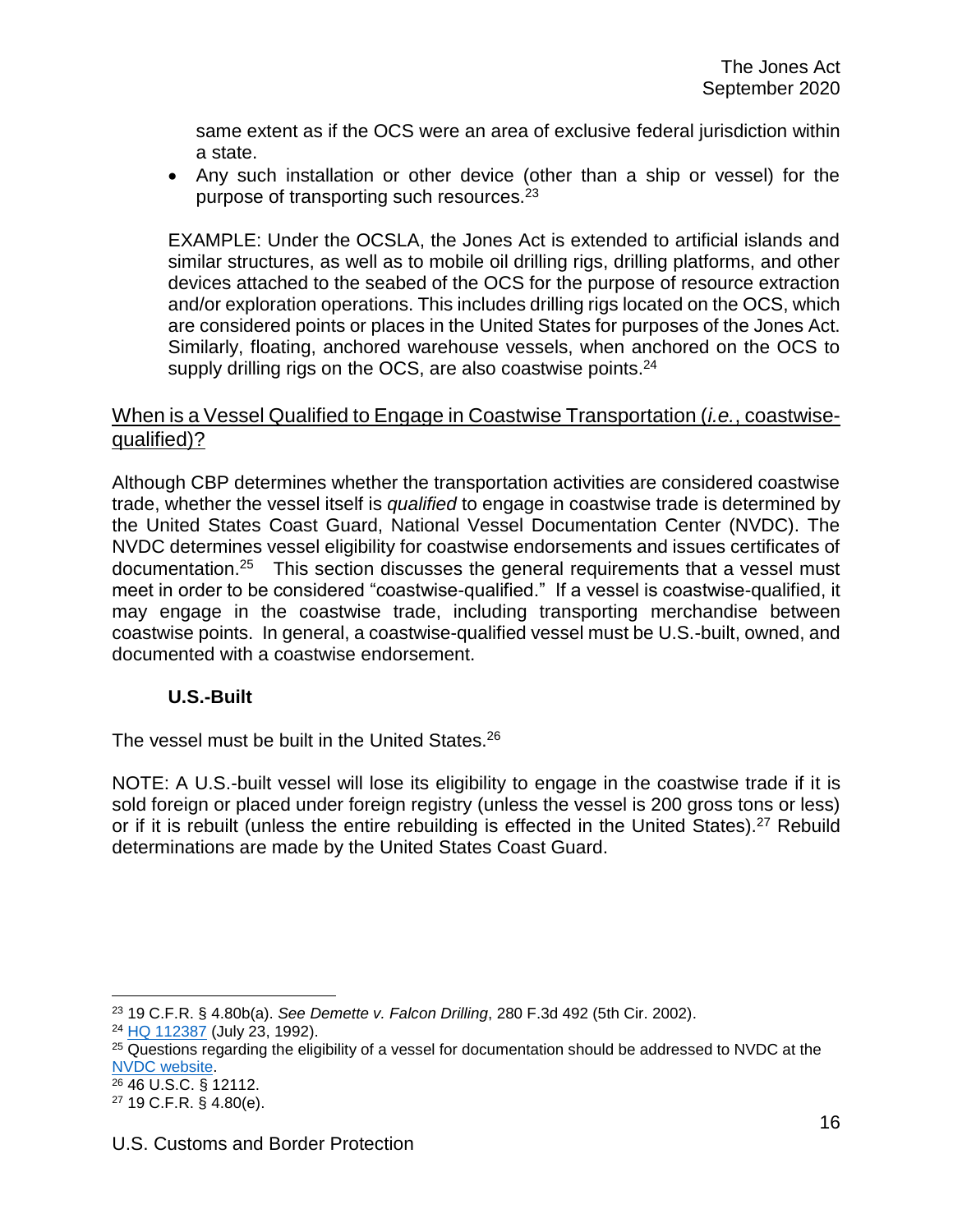## **Owned by a U.S. Citizen**

<span id="page-16-0"></span>The vessel must be owned by a U.S. citizen, an entity (*e.g.*, partnership, corporation) owned and controlled by U.S. citizens and incorporated in the United States, or a federal or state government entity.<sup>28</sup>

### **Documented by the U.S. Coast Guard with a Coastwise Endorsement**

<span id="page-16-1"></span>In order to be issued a certificate of documentation, the vessel must be:

- (1) Owned by a U.S. citizen or another eligible owner listed in 46 U.S.C. § 12103(b);
- (2) At least five net tons; and
- (3) Not documented under the laws of a foreign country.<sup>29</sup>

In addition, a coastwise-qualified vessel must have a coastwise endorsement on its certificate of documentation.<sup>30</sup>

#### EXCEPTIONS:

Vessels of less than five net tons will not be documented by the U.S. Coast Guard.<sup>31</sup> For those vessels to engage in coastwise transportation, they must, except for their tonnage, otherwise be entitled to be documented with a coastwise endorsement.<sup>32</sup>

In addition, a certificate of documentation and appropriate endorsement may be issued for a vessel that—(1) is owned by a Bowaters corporation; (2) was built in the United States; and (3) is self-propelled and less than 500 gross tons or is not self-propelled. The term "Bowaters corporation" relates to certain U.S. corporations primarily engaged in the manufacturing or mineral industries.<sup>33</sup>

NOTE: The U.S. Coast Guard's NVDC determines documentation and endorsement eligibility. Please contact the NVDC at the [NVDC website.](https://www.dco.uscg.mil/Our-Organization/Deputy-for-Operations-Policy-and-Capabilities-DCO-D/National-Vessel-Documentation-Center/)

#### <span id="page-16-2"></span>What is Merchandise?

Vessels that are coastwise-qualified may transport ""merchandise" between coastwise points without violating the Jones Act. Non-coastwise-qualified vessels, however, are not permitted to transport "merchandise" between coastwise points.

<sup>29</sup> 46 U.S.C. § 12103.

<sup>28</sup> 46 U.S.C. § 12103(b).

<sup>30</sup> 46 U.S.C. § 12112.

<sup>31</sup> 46 U.S.C. § 12103.

<sup>32</sup> 19 C.F.R. § 4.80(a)(2).

<sup>33</sup> 46 U.S.C. § 12118.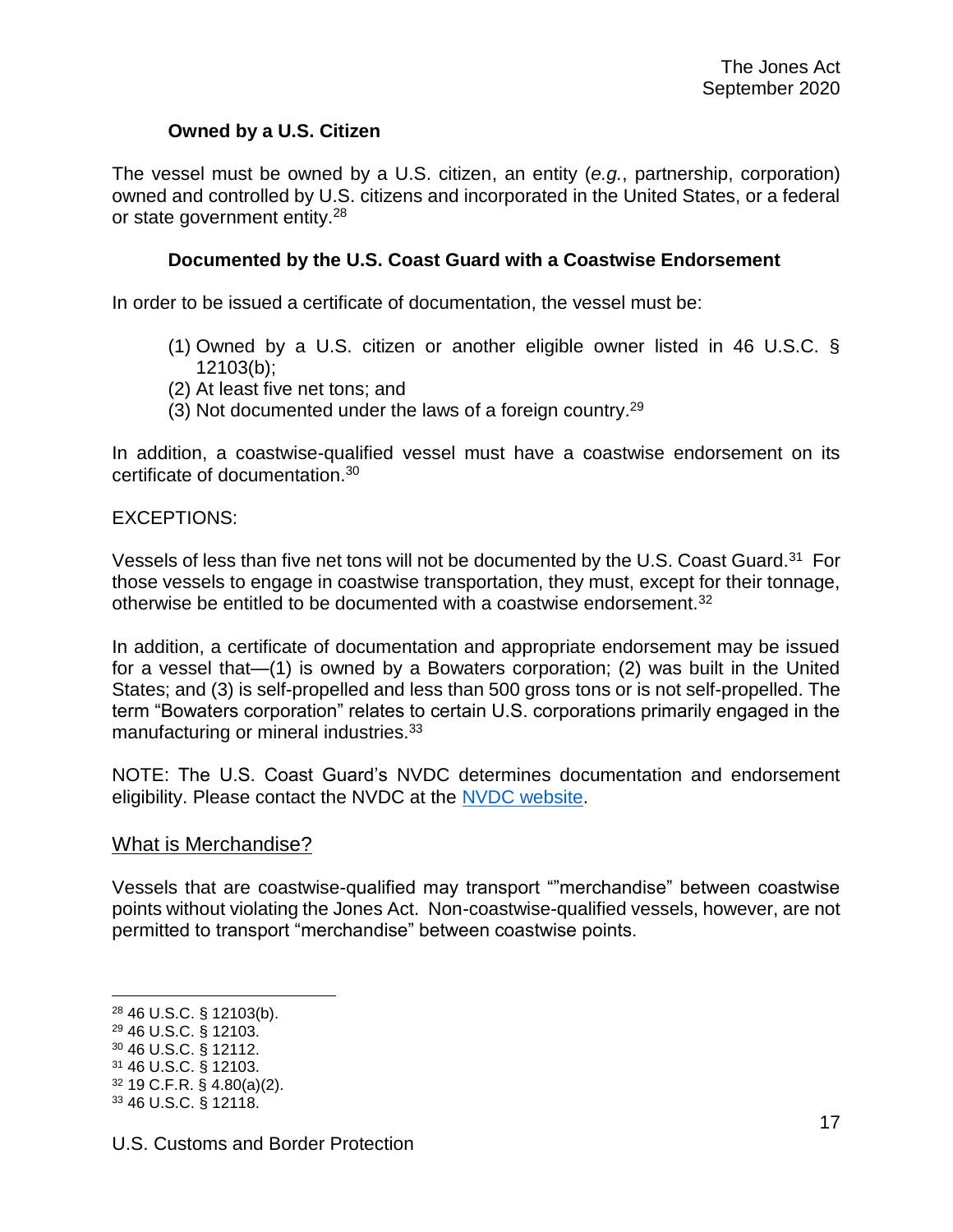### **Merchandise Defined**

<span id="page-17-0"></span>The text of the Jones Act, 46 U.S.C. § 55102, defines the term "merchandise" to include— (1) merchandise owned by the United States government, a State, or a subdivision of a State; and (2) valueless material. 19 U.S.C. § 1401(c) further defines "merchandise" to mean goods, wares, and chattels of every description, and includes merchandise the importation of which is prohibited, and monetary instruments.

#### <span id="page-17-1"></span>**Goods Not Considered Merchandise**

#### *Sea Stores and Vessel Equipment*

Customs law recognizes that certain, limited categories of items do not constitute "merchandise" under the Jones Act. Sea stores (*i.e.*, supplies for the consumption, sustenance, and medical needs of the crew and passengers during the voyage) are not considered merchandise.<sup>34</sup>

Similarly, equipment of the transporting vessel (*i.e.*, "vessel equipment") is not considered merchandise, nor is the baggage or personal effects of crew or passengers. Vessel equipment includes "portable items necessary and appropriate for the navigation, operation or maintenance of a vessel and for the comfort and safety of the persons on board."<sup>35</sup>

The determination of whether an item constitutes "vessel equipment" is a highly particularized and fact-specific one. Items considered "necessary and appropriate for the operation of the vessel" are those items that are integral to the function of the vessel and are carried by the vessel. These items *may* include, for example, those items that aid in the installation, inspection, repair, maintenance, surveying, positioning, modification, construction, decommissioning, drilling, completion, workover, abandonment or other similar activities or operations of wells, seafloor or subsea infrastructure, flow lines, and surface production facilities. CBP also emphasizes that the fact that an item is returned to and departs with the vessel after an operation is completed, and is not left behind on the seabed, is a factor that weighs in favor of an item being classified as vessel equipment, but is not a sole determinative factor.<sup>36</sup>

# **STATUTORY EXCEPTIONS**

<span id="page-17-2"></span>Several narrow exceptions to the Jones Act are codified into law under Title 46 of the U.S. Code. These include the following:

<sup>34</sup> *See* Treasury Decision (T.D.) 40934 (1925).

<sup>35</sup> *See* T.D. 49815(4) (1939).

<sup>36</sup> *See* "Modification and Revocation of Ruling Letters Relating to CBP's Application of the Jones Act to the Transportation of Certain Merchandise and Equipment Between Coastwise Points," *[Customs Bulletin](https://www.cbp.gov/sites/default/files/assets/documents/2019-Dec/Vol_53_No_45_Title.pdf)*, [Vol. 53, No. 45](https://www.cbp.gov/sites/default/files/assets/documents/2019-Dec/Vol_53_No_45_Title.pdf) (Dec. 11, 2019).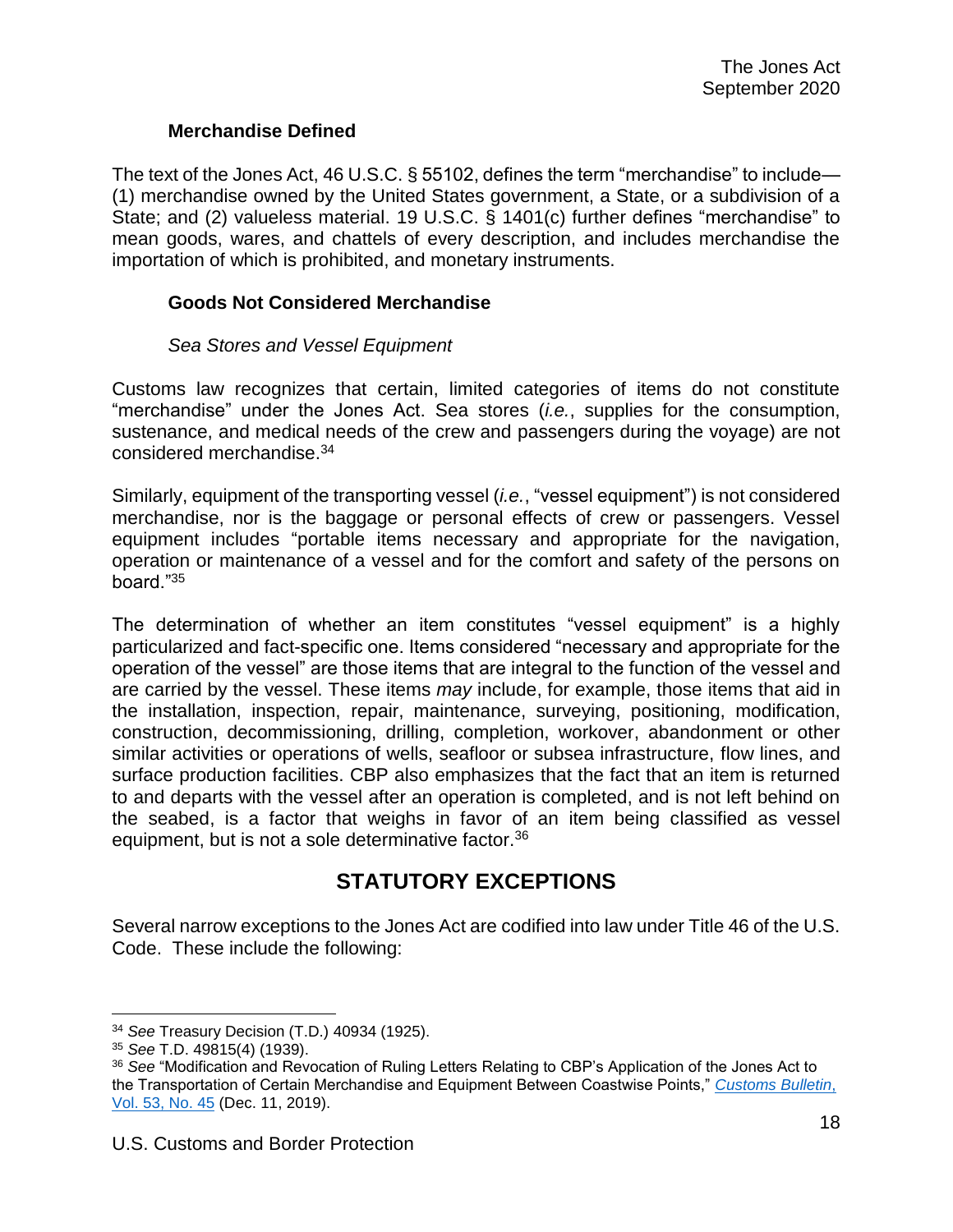# <span id="page-18-0"></span>46 U.S.C. § 55105(b) - Transportation of Hazardous Waste

Although the transportation of hazardous waste is deemed to be transportation pursuant to the Jones Act, this section provides narrow circumstances in which non-coastwisequalified vessels may transport hazardous waste between coastwise points.

## <span id="page-18-1"></span>46 U.S.C. § 55106 – Merchandise Transferred Between Barges

Under specified circumstances, merchandise may be transferred between noncoastwise-qualified barges owned or leased by the same owner if reciprocal treatment is extended to U.S. vessels by the vessels' state of registry.

### <span id="page-18-2"></span>46 U.S.C. § 55107 – Empty Cargo Containers and Barges

In general, the Jones Act does not apply to the transportation of empty cargo vans, empty lift vans, or empty shipping tanks; equipment for use with cargo vans, lift vans, or shipping tanks; empty barges specifically designed for carriage aboard a vessel and equipment (except propulsion equipment) for use with those barges; empty instruments of international traffic (IIT); stevedoring equipment and material, if the government of the nation of the vessel's registry extends reciprocal privileges to vessels of the United States.

### <span id="page-18-3"></span>46 U.S.C. § 55108 – Platform Jackets

The Jones Act does not apply to the transportation of certain "platform jackets" in or on a non-coastwise-qualified launch barge between two coastwise points, at one of which there is an installation or other device within the meaning of the OCLSA.

## <span id="page-18-4"></span>46 U.S.C. § 55113 – Use of Foreign Documented Oil Spill Response Vessels

An oil spill response vessel documented under the laws of a foreign country may operate in waters of the United States on an emergency basis, for the purpose of recovering, transporting, and unloading in a U.S. port oil discharged as a result of an oil spill in or near those waters, if an adequate number and type of U.S. coastwise-qualified oil spill response vessels are unavailable and the foreign country extends reciprocal privileges to U.S. vessels.

## <span id="page-18-5"></span>46 U.S.C. § 55116 – Canadian Rail Lines

The Jones Act does not apply to the transportation of merchandise between points in the continental United States, including Alaska, over through routes in part over Canadian rail lines and connecting water facilities if the routes are recognized by the Surface Transportation Board and rate tariffs for the routes have been filed with the board.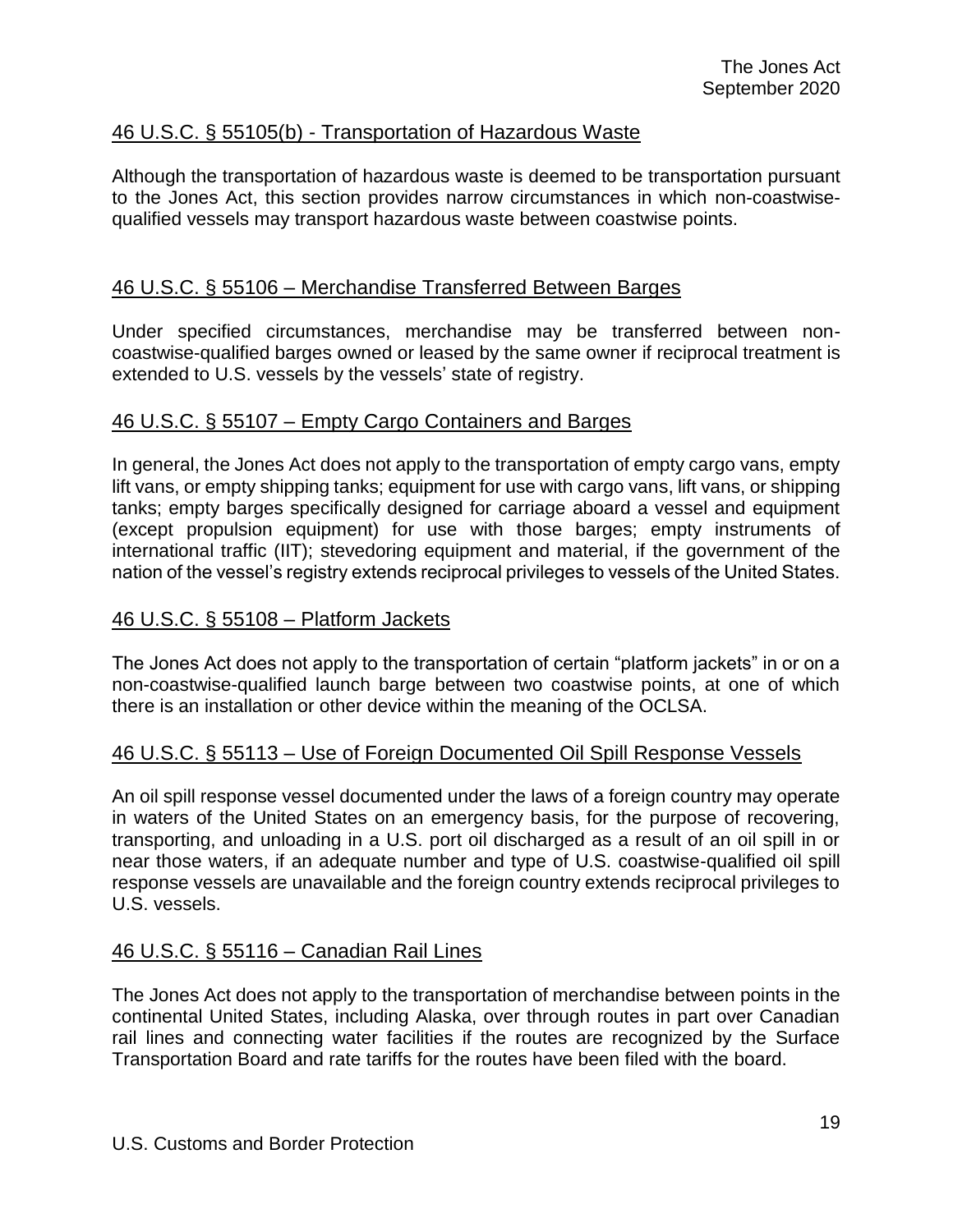# <span id="page-19-0"></span>46 U.S.C. § 55117 – Great Lakes Rail Route

Under certain circumstances, the Jones Act does not apply to the transportation of merchandise loaded on a railroad car or certain motor vehicles when the railroad car or vehicle is transported in a railroad car ferry operating between fixed terminals on the Great Lakes as part of a rail route.

### <span id="page-19-1"></span>46 U.S.C. § 55119 – Yukon River

The Jones Act does not apply to the transportation of merchandise on the Yukon River until the Alaska Railroad is completed and the Secretary of Transportation determines that facilities are available for transportation by U.S. citizens to properly handle the traffic.

### <span id="page-19-2"></span>46 U.S.C. § 55121 – Transportation of Merchandise and Passengers on Canadian Vessels

Until the Secretary of Transportation determines that suitable U.S. vessels are available, the Jones Act does not restrict the transportation on Canadian vessels of merchandise between Hyder, Alaska, and other points in southeastern Alaska or in the United States outside of Alaska.

### <span id="page-19-3"></span>46 U.S.C. § 55122 – Floating Dry Docks

The Jones Act does not apply to the movement of a floating dry dock if the dry dock is being used to launch or raise a vessel in connection with the construction, maintenance and repair of that vessel, and the dry dock is owned and operated by an "eligible owner" defined under 46 U.S.C. § 12103(b) (*i.e.*, certain U.S. persons or corporate entities) or an affiliate thereof, and was owned or contracted for purchase by such shipyard or affiliate prior to 2015.

# **PENALTY FOR JONES ACT VIOLATIONS**

<span id="page-19-4"></span>CBP may issue a penalty under the Jones Act against any person transporting the merchandise or causing the merchandise to be transported in violation of the Jones Act. Such parties may submit a petition for relief from these penalties at the port where the penalty was issued. The port may cancel or mitigate the penalty.

#### <span id="page-19-5"></span>**Penalty**

- A monetary amount equal to the value of the merchandise or the actual cost of the transportation, whichever is greater.
- Issued to any person transporting the merchandise or causing the merchandise to be transported.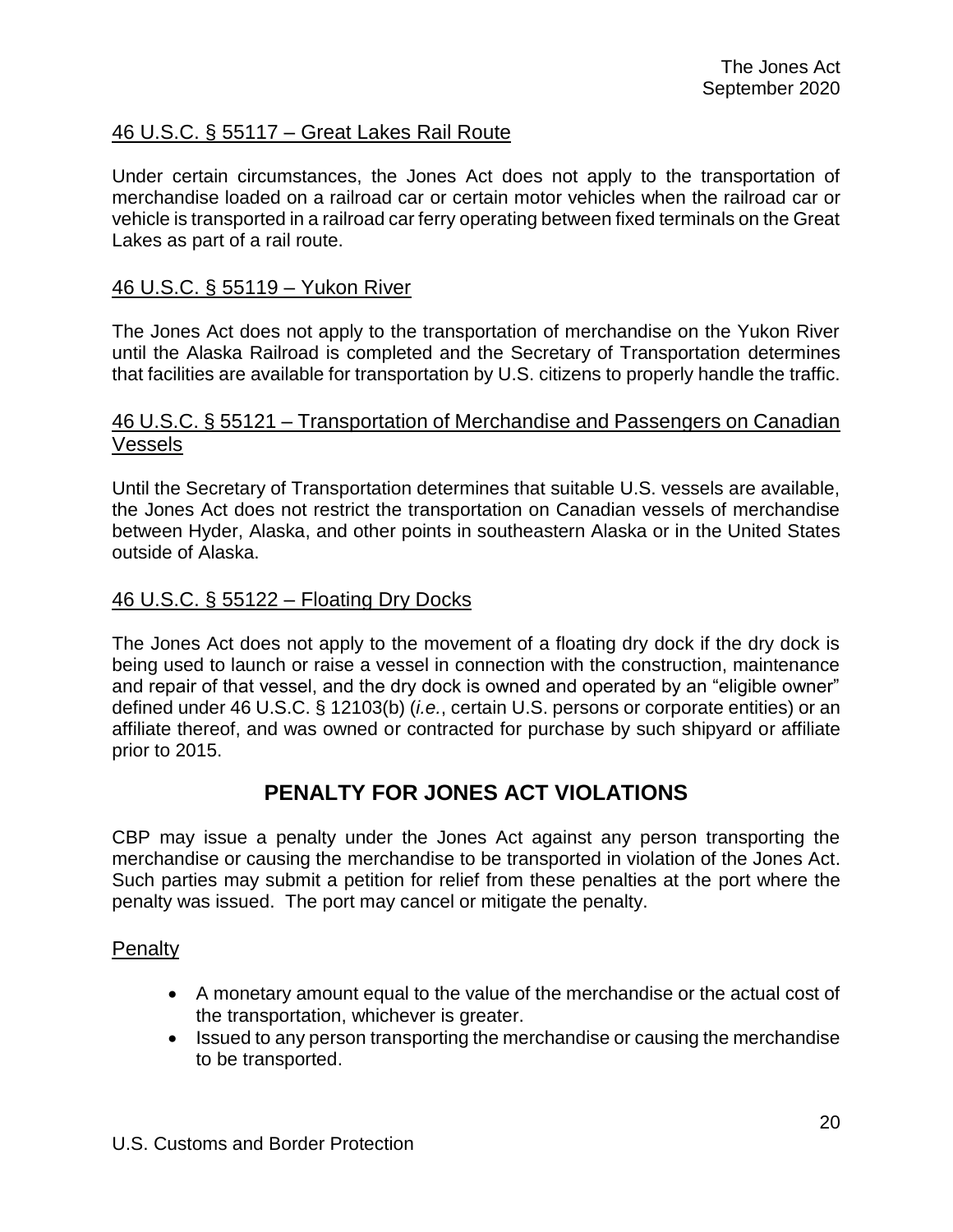## <span id="page-20-0"></span>**Petition**

- Only the party against whom a penalty was issued or its legal representative/agent may petition for relief from a penalty issued for a Jones Act violation.
- Filed at the CBP Port from which the penalty was issued.
- Filed *after* the penalty has been issued.
- May contain a request that the penalty be canceled or that the monetary amount of the penalty be mitigated to a lower amount.
	- o CBP may remit without payment any Jones Act penalty if there is satisfactory evidence that the violation occurred as a direct result of an arrival of the transporting vessel in distress.
	- o Mitigation Requests: CBP has the sole authority to mitigate penalties at its discretion. Please review the Informed Compliance Publication on [Mitigation Guidelines](https://www.cbp.gov/trade/publications/informed-compliance-publication-mitigation-guidelines-fines-penalties-forfeitures-and) for additional information.

<span id="page-20-1"></span>NOTE: IMPORTANT- MITIGATION IS NOT A WAIVER OF THE JONES ACT.

# **JONES ACT RULING REQUESTS**

Jones Act ruling letters are binding guidance from CBP as to whether the transportation of material by a non-coastwise-qualified vessel would result in a violation of 46 U.S.C. § 55102. The requester or other entities with identical circumstances may rely on the ruling and the ruling will govern how CBP will treat the specific transaction outlined in the ruling letter. Jones Act ruling letters are **not mandatory**.

#### <span id="page-20-2"></span>Who May Submit a Ruling Request

Jones Act rulings are binding only on the parties to the subject transaction and on CBP. CBP will accept Jones Act ruling requests from vessel owners and operators, the person or entity causing the merchandise to be carried (*e.g.*, the purchaser of the subject merchandise), the owner of the subject merchandise, or agents of such parties (*e.g.*, vessel agents, legal representatives, customs brokers).

#### <span id="page-20-3"></span>When to Submit a Ruling Request

Requests must be submitted **prior to the date of the proposed transportation.**

#### <span id="page-20-4"></span>Where to Submit a Ruling Request

Requests for Jones Act rulings may be submitted to the following address: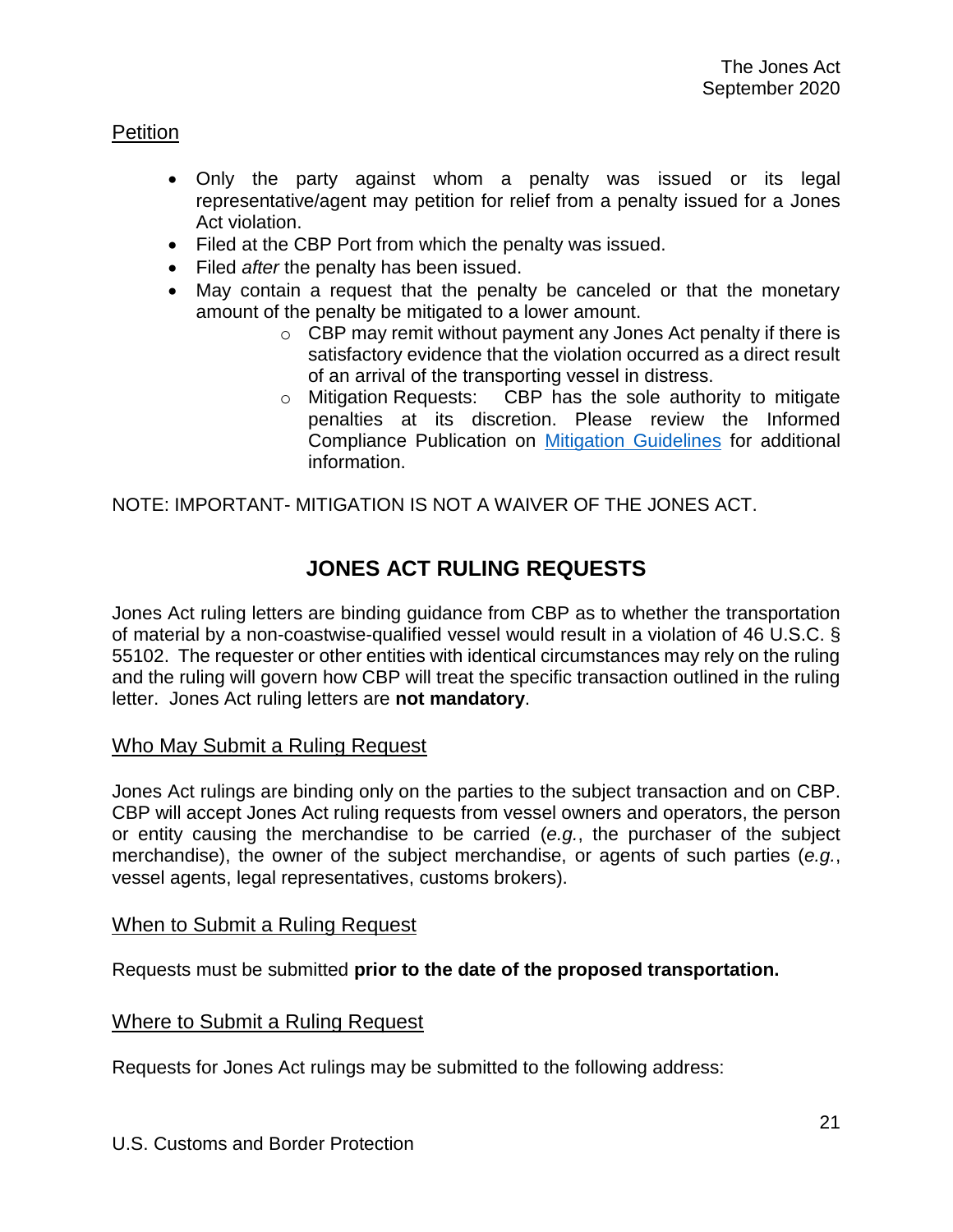Chief, Cargo Security, Carriers and Restricted Merchandise Branch Regulations and Rulings Office of Trade 90 K Street, NE, 10th Floor Washington, DC 20229

Ruling requests may also be submitted via email to the Branch Chief, Cargo Security, Carriers, and Restricted Merchandise Branch, Regulations and Rulings or via [https://erulings.cbp.gov/s/.](https://erulings.cbp.gov/s/)

## <span id="page-21-0"></span>What Information to Include in a Ruling Request

- Vessel name, place of build, and nationality of registration
- Requester name, position, and company
- Requester telephone and email address
- A detailed description of the material to be transported
- Location at which the subject material will be laden on board the vessel
- Location at which the subject material will be unladen
- Dates of lading and unlading
- A detailed description of the proposed voyage, including every port or point on the itinerary $37$

### <span id="page-21-1"></span>Processing and Issuance of Ruling Letters

All ruling requests, including requests involving the Jones Act, will be processed in the order they are received, regardless of the lading or transportation date. In order to receive a ruling response prior to the proposed transportation of laden merchandise, it is recommended that ruling requests be submitted far in advance of the voyage to allow time for processing. Ruling requests are not processed on weekends or when the federal government is closed. Requests that do not provide the required information will experience delays in processing. All ruling letters will issued to the requester by electronic mail and will be published weekly on the [Customs Rulings Online Search System.](https://rulings.cbp.gov/home)

## <span id="page-21-2"></span>Effect of Ruling Letters

- **Rulings do not waive compliance with the Jones Act and are not "waivers."**
- Rulings remain in effect until the law changes or until CBP modifies or revokes the ruling.

<sup>37</sup> Before submitting a request for a ruling, individuals are encouraged to review 19 C.F.R. Part 177 as well as the CBP [Rulings Program Informed Compliance Publication:](https://www.cbp.gov/document/publications/us-customs-and-border-protection-rulings-program) *What Every Member of the Trade Community Should Know About: U.S. Customs & Border Protection Rulings Program*, *available at* [https://www.cbp.gov/document/publications/us-customs-and-border-protection-rulings-program.](https://www.cbp.gov/document/publications/us-customs-and-border-protection-rulings-program)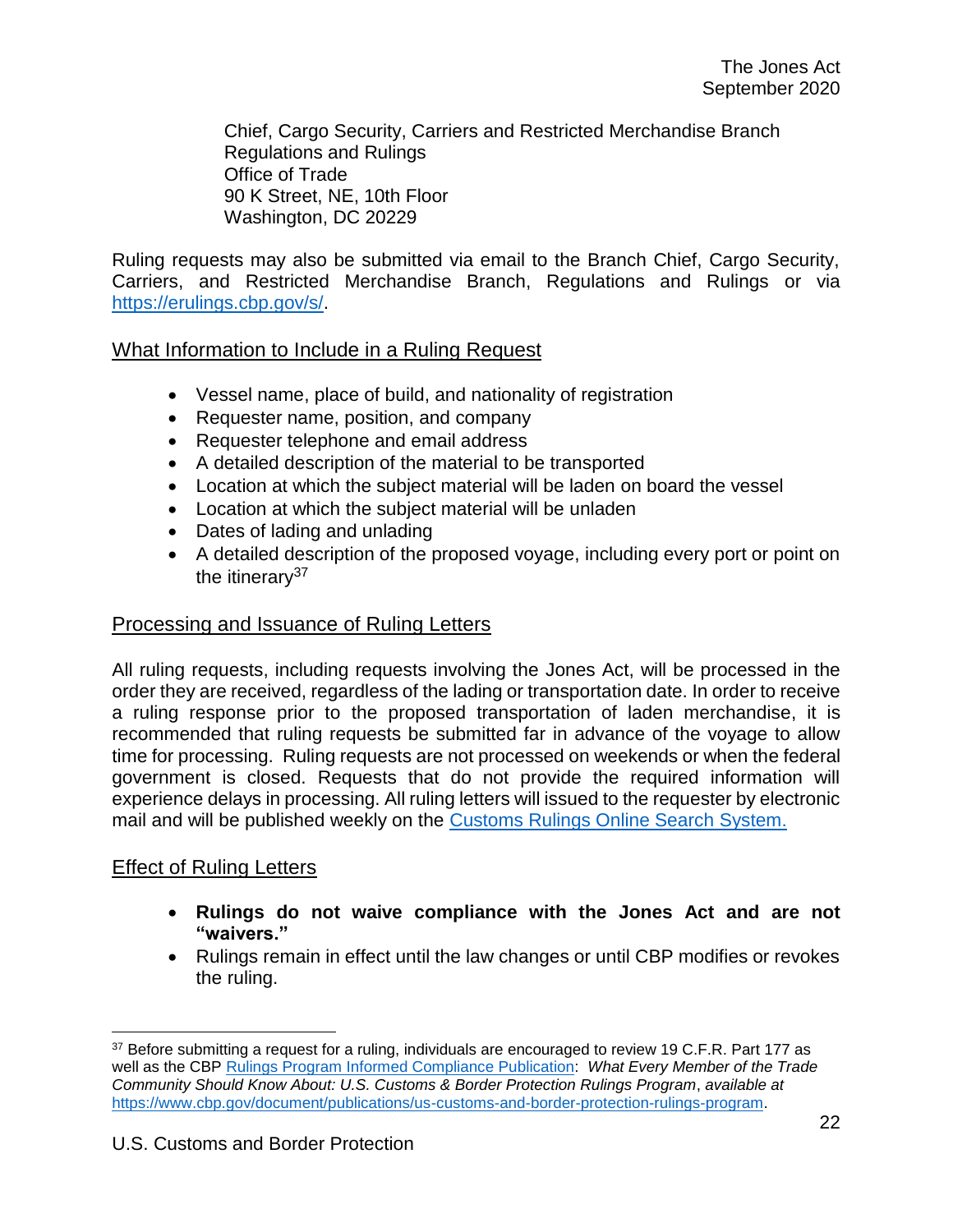Rulings may be relied upon by different entities other than the requester only so long as the facts and circumstances of the issue being decided are identical.

EXAMPLE: Company X proposes to transport plastic pellets onboard the M/V FLYING DUTCHMAN from New York to Baltimore, with an intervening stop in Ireland where the pellets will be melted and pressed into widgets. Company X hopes that the processing in Ireland will create a "new and different product." Company X does a search on the Customs Rulings Online Search System and finds a ruling involving another vessel in which the owners of the M/V DAVEY JONES proposed processing plastic pellets into widgets at an intervening foreign port. Company X may rely on this ruling because even though the vessel names are different, the facts relating to the processing of plastic pellets at an intermediate port or place are identical.

### <span id="page-22-0"></span>Situations in Which No Ruling Will Be Issued

- The request is no longer prospective. The request was submitted after the merchandise has been laden and the subject transportation began.
- The request submitted is incomplete and the additional information requested by CBP was submitted after the voyage begins or in insufficient time to allow processing prior to the voyage's start date.
- The request is a duplicate of a request submitted by another interested party to the voyage/transaction. For example, the vessel operator submits a request for a particular voyage and the vessel agent at the port of embarkation submits a request for the same voyage.
- The person/entity has not established that it has the authority to request a ruling on behalf of the vessel owner/operator.
- The vessel owner/operator has already received a penalty notice for violating the Jones Act (*see* Penalty section above).

To determine whether CBP has previously ruled on a particular Jones Act issue, please visit the [Customs Rulings Online Search System.](https://rulings.cbp.gov/home)

# **WAIVERS OF THE NAVIGATION LAWS**

<span id="page-22-1"></span>The navigation laws, including the Jones Act, can be waived by the Secretary of Homeland Security only if two requirements are met:

 The transportation requested must be "necessary in the **interest of national defense,"** and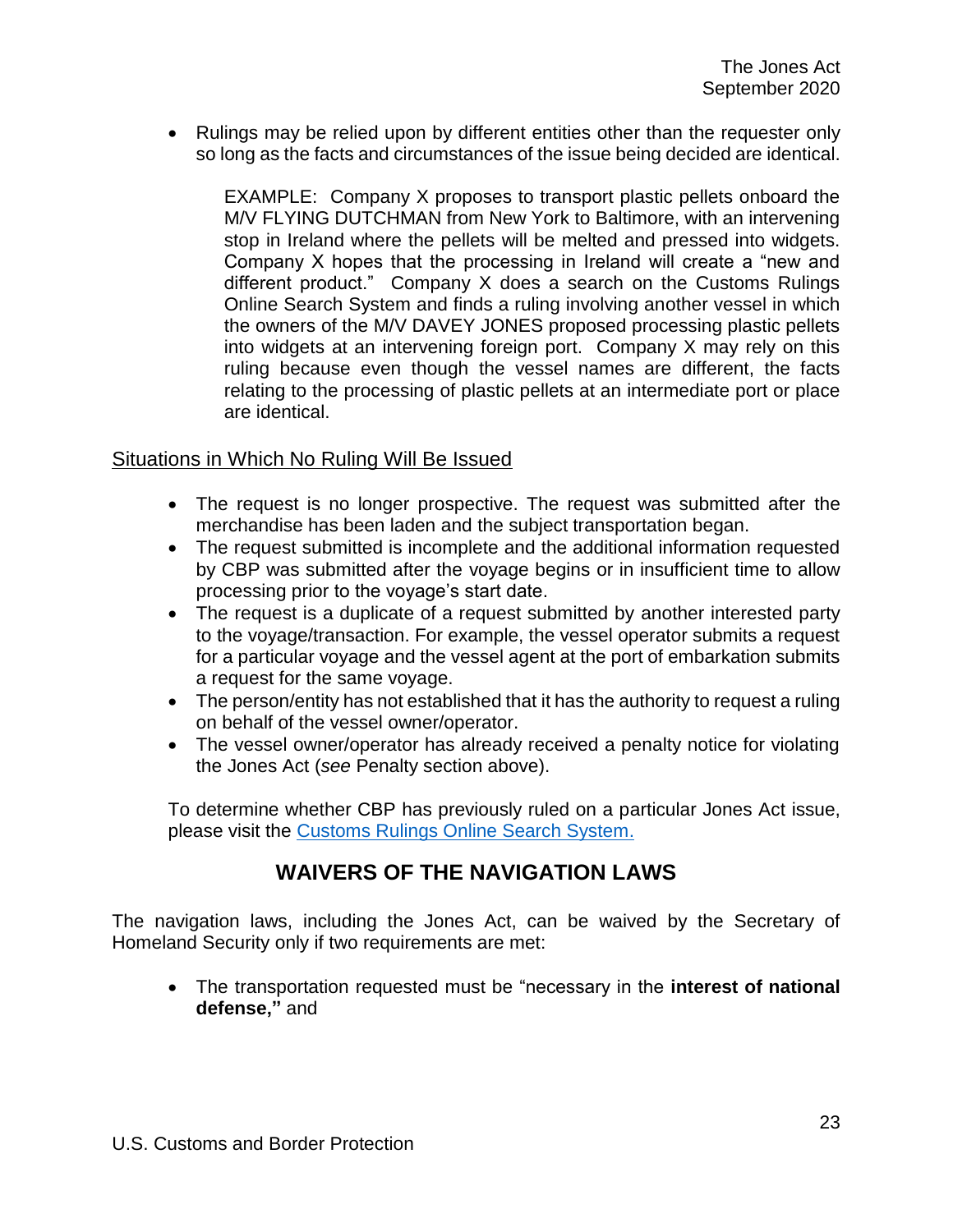The Maritime Administration at the Department of Transportation has confirmed that there **are no coastwise-qualified vessels available** to conduct the transportation.<sup>38</sup>

CBP processes all requests to waive the Jones Act. To assist CBP with the processing of the request, the following information should be included in the request:

- Vessel name.
- Ports and dates of lading and unlading.
- A description of the merchandise to be transported onboard the vessel.
- An explanation why the transportation is necessary and in the interest of national defense.

**NOTE: A request to waive the Jones Act should be submitted prior to the proposed transportation, i.e., lading and transportation of the subject merchandise. CBP strongly encourages potential requesters to contact the Maritime Administration prior to submitting a request to determine if there are any coastwise-qualified vessels available to conduct the transportation sought. Requests for a Jones Act waiver may be submitted to CBP's Jones Act waiver inbox at [jonesactwaiverrequest@cbp.dhs.gov.](mailto:jonesactwaiverrequest@cbp.dhs.gov)** 

<sup>38</sup> 46 U.S.C. § 501(b). Waivers under 46 U.S.C. § 501(a) are within the jurisdiction of the Secretary of Defense.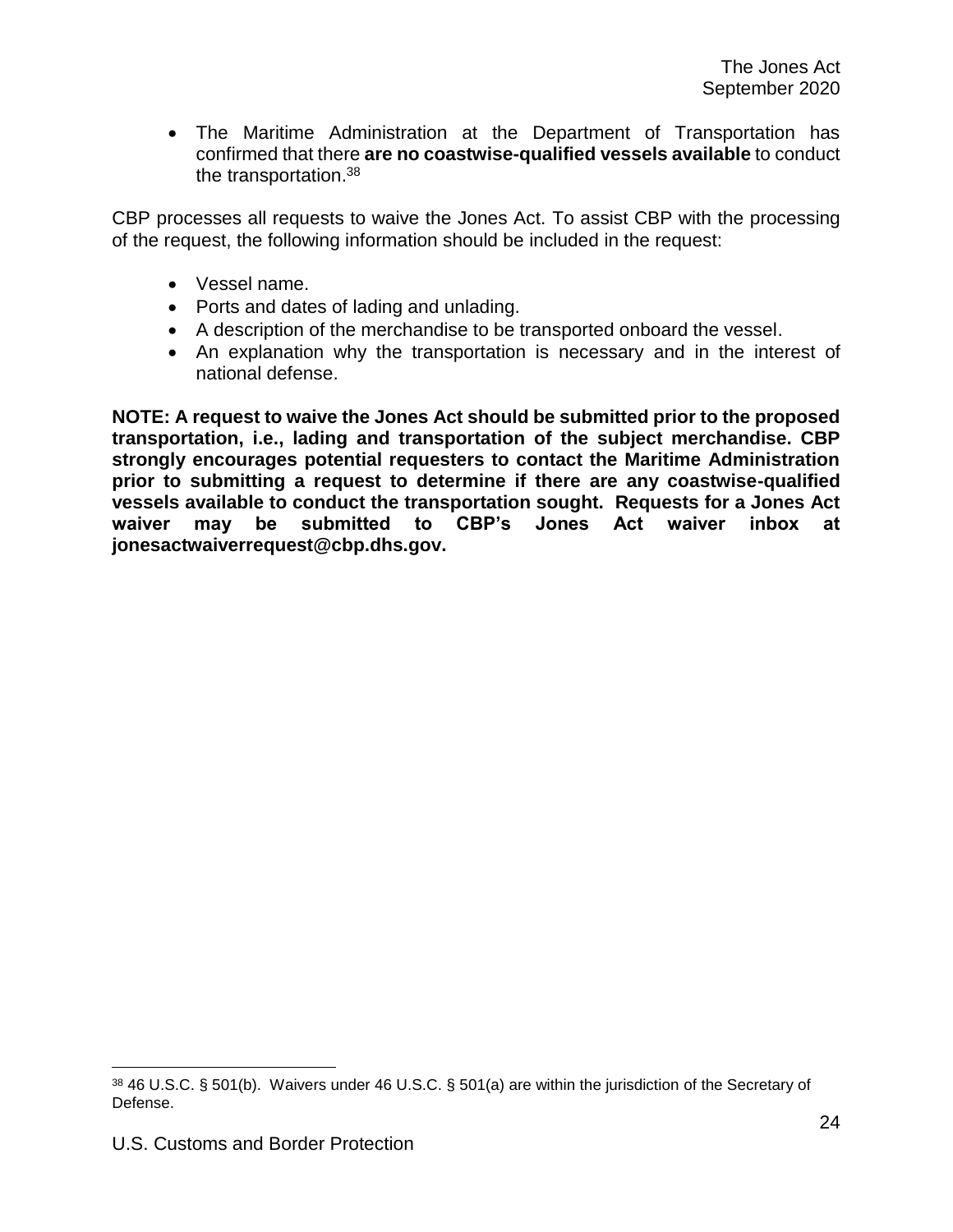# **WEBSITE APPENDIX**

<span id="page-24-0"></span>Passenger Vessel Services Act Informed Compliance Publication: <https://www.cbp.gov/sites/default/files/assets/documents/2019-Sep/PVSA-ICP.pdf>

Mitigation Guidelines Informed Compliance Publication: [https://www.cbp.gov/trade/publications/informed-compliance-publication-mitigation](https://www.cbp.gov/trade/publications/informed-compliance-publication-mitigation-guidelines-fines-penalties-forfeitures-and)[guidelines-fines-penalties-forfeitures-and](https://www.cbp.gov/trade/publications/informed-compliance-publication-mitigation-guidelines-fines-penalties-forfeitures-and)

What Every Member of the Trade Community Should Know About: U.S. Customs and Border Protection Rulings Program: [https://www.cbp.gov/document/publications/us-customs-and-border-protection-rulings](https://www.cbp.gov/document/publications/us-customs-and-border-protection-rulings-program)[program](https://www.cbp.gov/document/publications/us-customs-and-border-protection-rulings-program)

Customs Rulings Online Search System (CROSS): <https://rulings.cbp.gov/home>

CBP Headquarters Ruling HQ H287418 (Jun. 19, 2017): <https://rulings.cbp.gov/ruling/H287418>

CBP Headquarters Ruling HQ H111767 (Oct. 25, 1991): <https://rulings.cbp.gov/ruling/111767>

CBP Headquarters Ruling HQ H173946 (Apr. 13, 2016): <https://rulings.cbp.gov/ruling/H273946>

CBP Headquarters Ruling HQ 112038 (Mar. 3, 1992): <https://rulings.cbp.gov/ruling/112038>

CBP Headquarters Ruling HQ H261457 (May 7, 2015): <https://rulings.cbp.gov/ruling/H261457>

CBP Headquarters Ruling HQ H117395 (Aug. 9, 2010): <https://rulings.cbp.gov/ruling/H117395>

CBP Headquarters Ruling HQ 116518 (Aug. 9, 2005): <https://rulings.cbp.gov/ruling/116518>

CBP Headquarters Ruling HQ 115212 (Nov. 16, 2002): <https://rulings.cbp.gov/ruling/115212>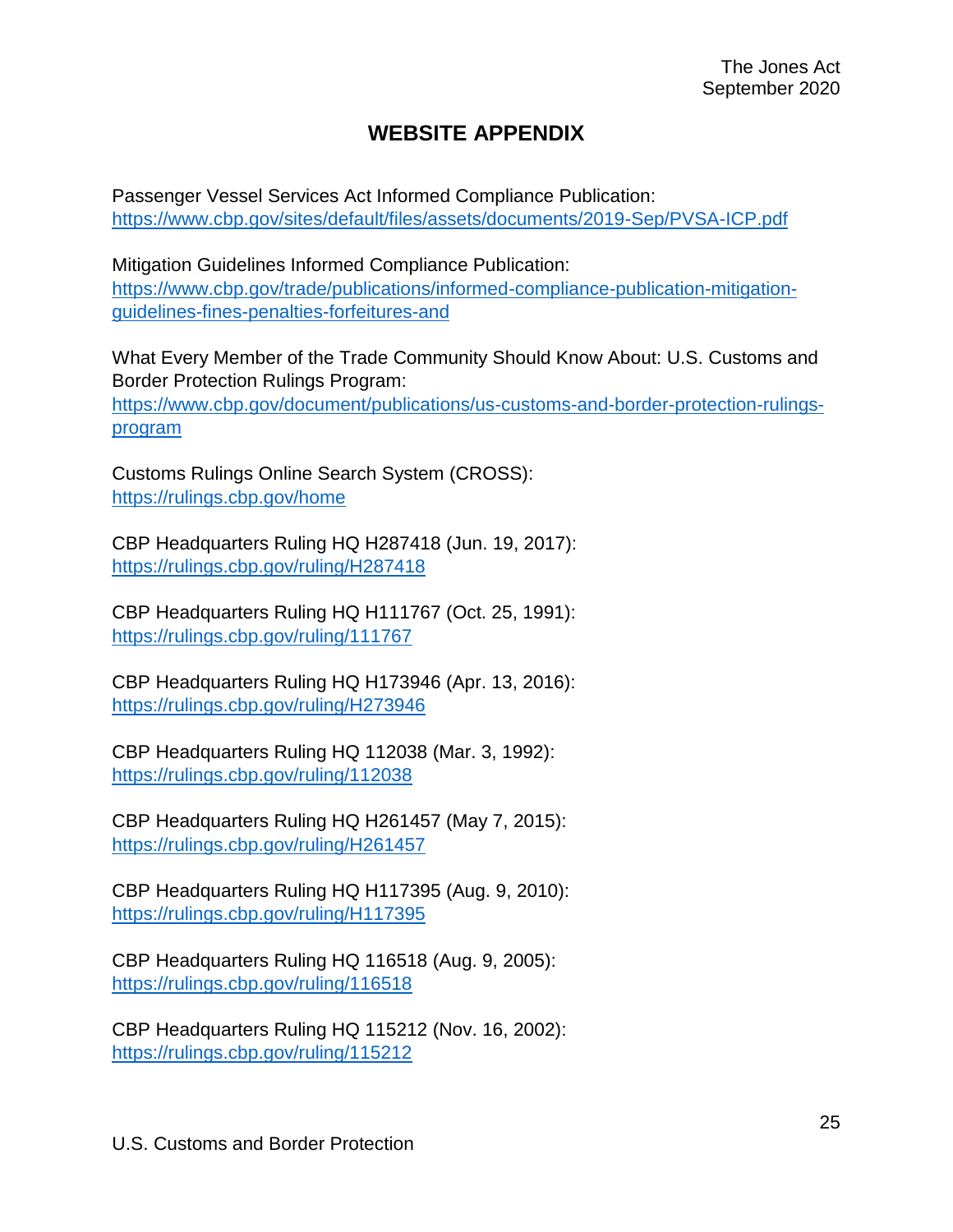CBP Headquarters Ruling HQ H242466 (July 3, 2013): <https://rulings.cbp.gov/ruling/H242466>

CBP Headquarters Ruling HQ 112917 (Oct. 19, 1993): <https://rulings.cbp.gov/ruling/112917>

CBP Headquarters Ruling HQ 111275 (Nov. 13, 1990): <https://rulings.cbp.gov/ruling/111275>

CBP Headquarters Ruling HQ 112387 (July 23, 1992): <https://rulings.cbp.gov/ruling/112387>

Modification and Revocation of Ruling Letters Relating to CBP's Application of the Jones Act to the Transportation of Certain Merchandise and Equipment Between Coastwise Points, Customs Bulletin, Vol. 53, No. 45 (Dec. 11, 2019): [https://www.cbp.gov/sites/default/files/assets/documents/2019-](https://www.cbp.gov/sites/default/files/assets/documents/2019-Dec/Vol_53_No_45_Title.pdf) [Dec/Vol\\_53\\_No\\_45\\_Title.pdf](https://www.cbp.gov/sites/default/files/assets/documents/2019-Dec/Vol_53_No_45_Title.pdf)

U.S. Coast Guard National Vessel Documentation Center (NVDC) Website: [https://www.dco.uscg.mil/Our-Organization/Deputy-for-Operations-Policy-and-](https://www.dco.uscg.mil/Our-Organization/Deputy-for-Operations-Policy-and-Capabilities-DCO-D/National-Vessel-Documentation-Center/)[Capabilities-DCO-D/National-Vessel-Documentation-Center/](https://www.dco.uscg.mil/Our-Organization/Deputy-for-Operations-Policy-and-Capabilities-DCO-D/National-Vessel-Documentation-Center/)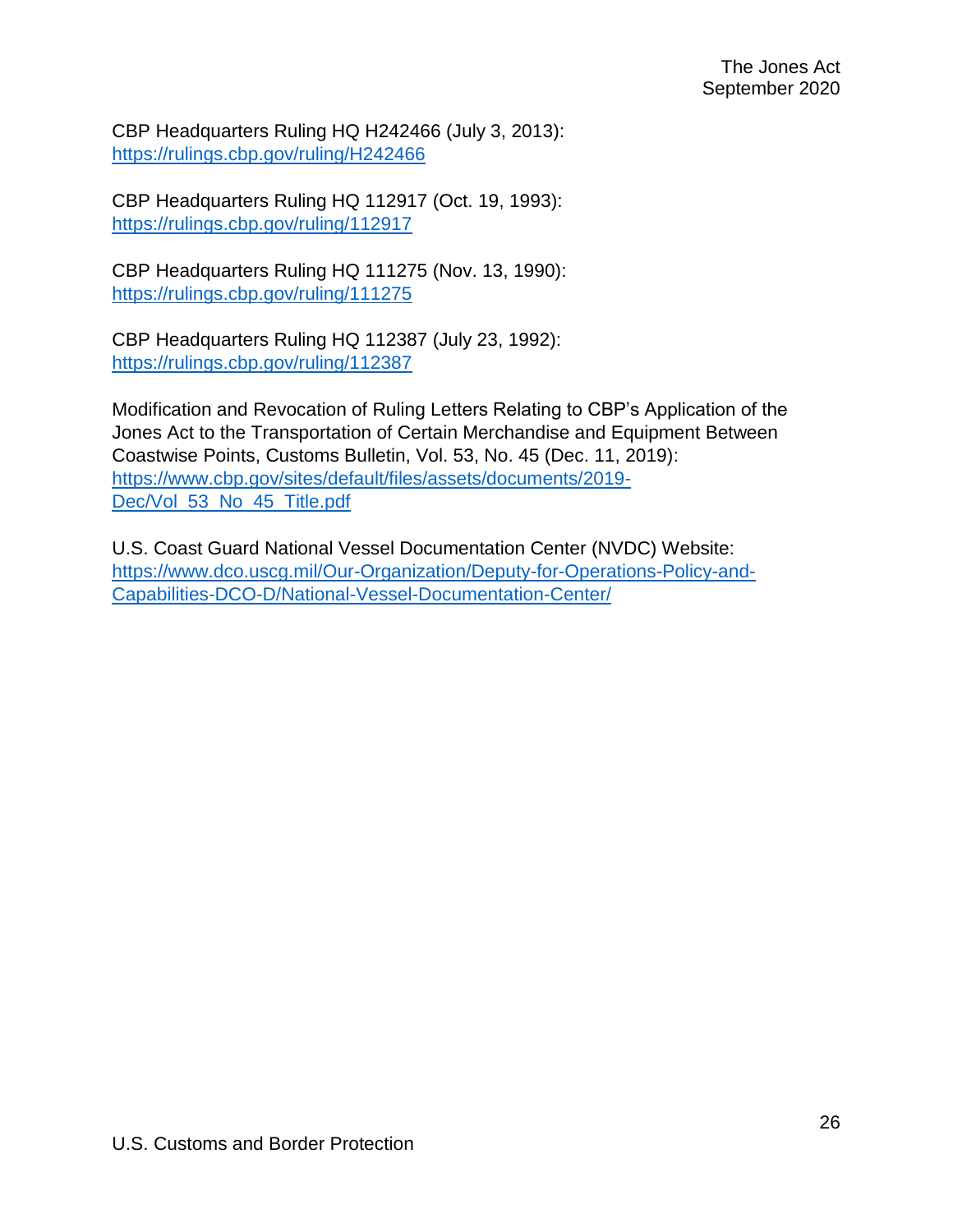# **ADDITIONAL INFORMATION**

## <span id="page-26-1"></span><span id="page-26-0"></span>The Internet

The CBP homepage provides the trade community with current, relevant information regarding CBP operations and items of special interest. The site posts information—which includes proposed regulations, news releases, publications and notices, etc.—that can be searched, read online, printed or downloaded to your personal computer. The website was established as a trade-friendly mechanism to assist the importing and exporting community. The website also links to the homepages of many other agencies whose importing or exporting regulations CBP helps to enforce. The website also contains a wealth of information of interest to a broader public than the trade community. For instance, the "Know Before You Go" publication and traveler awareness campaign are designed to help educate international travelers.

The web address of U.S. Customs and Border Protection is [http://www.cbp.gov.](http://www.cbp.gov/)

#### <span id="page-26-2"></span>CBP Regulations

The current edition of CBP Regulations is a loose-leaf, subscription publication available from the Superintendent of Documents, U.S. Government Printing Office, via the internet, phone, fax, postal mail, or email. Internet: [http://bookstore.gpo.gov](http://bookstore.gpo.gov/) and [https://www.ecfr.gov.](https://www.ecfr.gov/) Phone: DC Metro Area: (202) 512-1800, Toll-Free: (866) 512-1800, Monday through Friday, 8 a.m. – 4:30 p.m. EST, Fax: (202) 512-2104. Mail: U.S. Government Printing Office, P.O. Box 979050, St. Louis, MO 63197-9000. Email: [ContactCenter@gpo.gov.](mailto:ContactCenter@gpo.gov) A bound edition of Title 19, Code of Federal Regulations, is also available for sale from the same address. All proposed and final regulations are published in the Federal Register, which is published daily by the Office of the Federal Register, National Archives and Records Administration, and distributed by the Superintendent of Documents. Information about online access to the Federal Register may be obtained by calling (202) 512-1530 between 8 a.m. and 4:30 p.m. EST. The Federal Register is available online at [https://www.federalregister.gov/.](https://www.federalregister.gov/) These notices are also published in the weekly Customs Bulletin described below.

#### <span id="page-26-3"></span>Customs Bulletin

The Customs Bulletin and Decisions (Customs Bulletin) is a weekly publication that contains decisions, rulings, regulatory proposals, notices and other information of interest to the trade community. It also contains decisions issued by the U.S. Court of International Trade, as well as customs-related decisions of the U.S. Court of Appeals for the Federal Circuit. The Customs Bulletin is available online at [https://www.cbp.gov/document/bulletins.](https://www.cbp.gov/document/bulletins)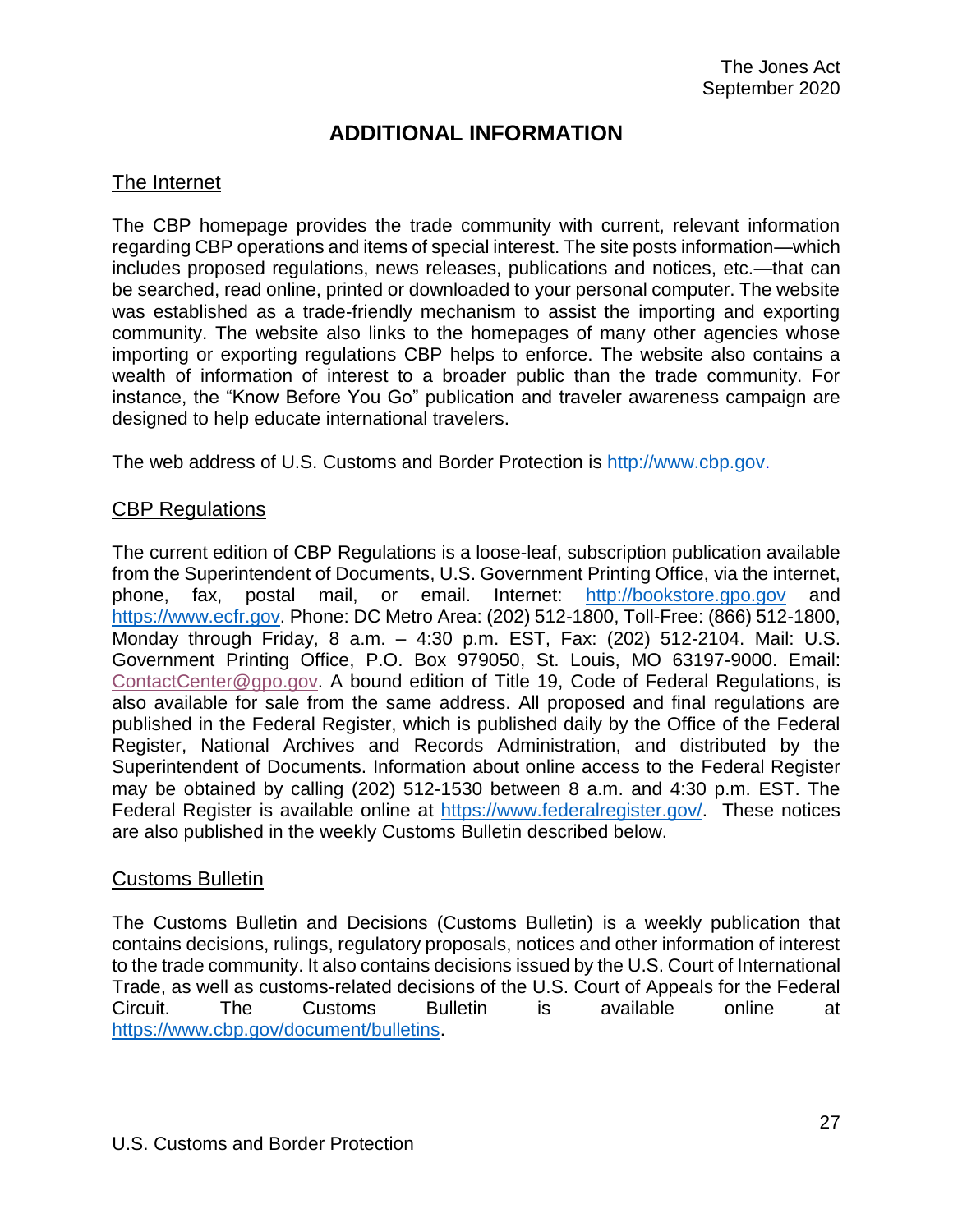### <span id="page-27-0"></span>Importing Into the United States

This publication provides an overview of the importing process and contains general information about import requirements. The current edition of **Importing Into the United States** contains material explaining the requirements of the Mod Act. The Mod Act fundamentally altered the relationship between importers and CBP by shifting to the importer the legal responsibility for declaring the value, classification, and rate of duty applicable to entered merchandise.

The current edition contains a section entitled "Informed Compliance." A key component of informed compliance is the shared responsibility between CBP and the import community, wherein CBP communicates its requirements to the importer, and the importer, in turn, uses reasonable care to assure that CBP is provided accurate and timely data pertaining to the importation.

Single copies may be obtained from local offices of CBP, or from the Office of Public Affairs, U.S. Customs and Border Protection, 1300 Pennsylvania Avenue NW, Washington, DC 20229. An online version is available at the [CBP website.](http://www.cbp.gov/)

#### <span id="page-27-1"></span>Informed Compliance Publications

CBP has prepared a number of Informed Compliance publications in the "*What Every Member of the Trade Community Should Know About:…"* series. Check the website <https://www.cbp.gov/> for current publications.

#### <span id="page-27-2"></span>Value Publications

*[Customs Valuation](https://www.cbp.gov/sites/default/files/assets/documents/2016-Jul/Valuation%20Encyclopedia%20Dec%202015%20final.pdf) Encyclopedia* (with updates) is comprised of relevant statutory provisions, CBP Regulations implementing the statute, portions of the Customs Valuation Code, judicial precedent, and administrative rulings involving application of valuation law. This publication may also be found online.

The information provided in this publication is for general information purposes only. Recognizing that many complicated factors may be involved in customs issues, an importer may wish to obtain a ruling under CBP Regulations, 19 C.F.R. Part 177, or obtain advice from an expert (such as a licensed customs broker, an attorney or a customs consultant) who specializes in customs matters. Reliance solely on the general information in this pamphlet may not be considered reasonable care.

Additional information may also be obtained from CBP's ports of entry. Please consult the CBP website for an office near you. Contact information for ports of entry can also be found on the internet at [https://www.cbp.gov/contact/ports.](https://www.cbp.gov/contact/ports)